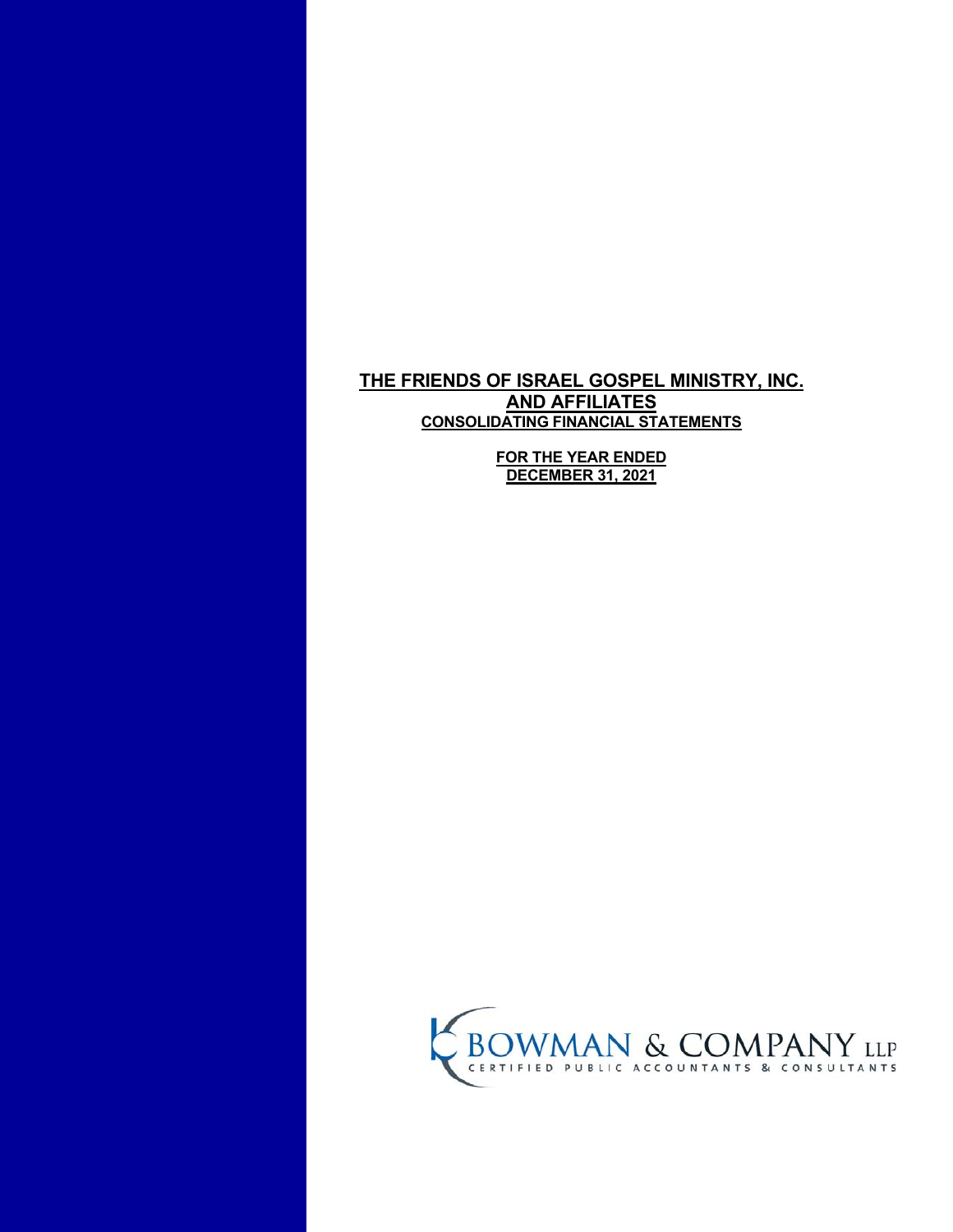# **THE FRIENDS OF ISRAEL GOSPEL MINISTRY, INC. AND AFFILIATES Table of Contents**

# **December 31, 2021**

|                                                                                                                                                                                                                                                                                                                                                                  | Page<br>Number          |
|------------------------------------------------------------------------------------------------------------------------------------------------------------------------------------------------------------------------------------------------------------------------------------------------------------------------------------------------------------------|-------------------------|
| Independent Auditor's Report                                                                                                                                                                                                                                                                                                                                     |                         |
| <b>Financial Statements</b><br><b>Consolidating Statement of Financial Position</b><br><b>Consolidating Statement of Unrestricted Activities</b><br>Consolidating Statement of Changes in Net Assets<br><b>Consolidating Statement of Functional Expenses</b><br><b>Consolidating Statement of Cash Flows</b><br>Notes to the Consolidating Financial Statements | 3<br>5<br>6<br>10<br>11 |
| Supplementary Information<br>Schedule of Activities by Department                                                                                                                                                                                                                                                                                                | 32                      |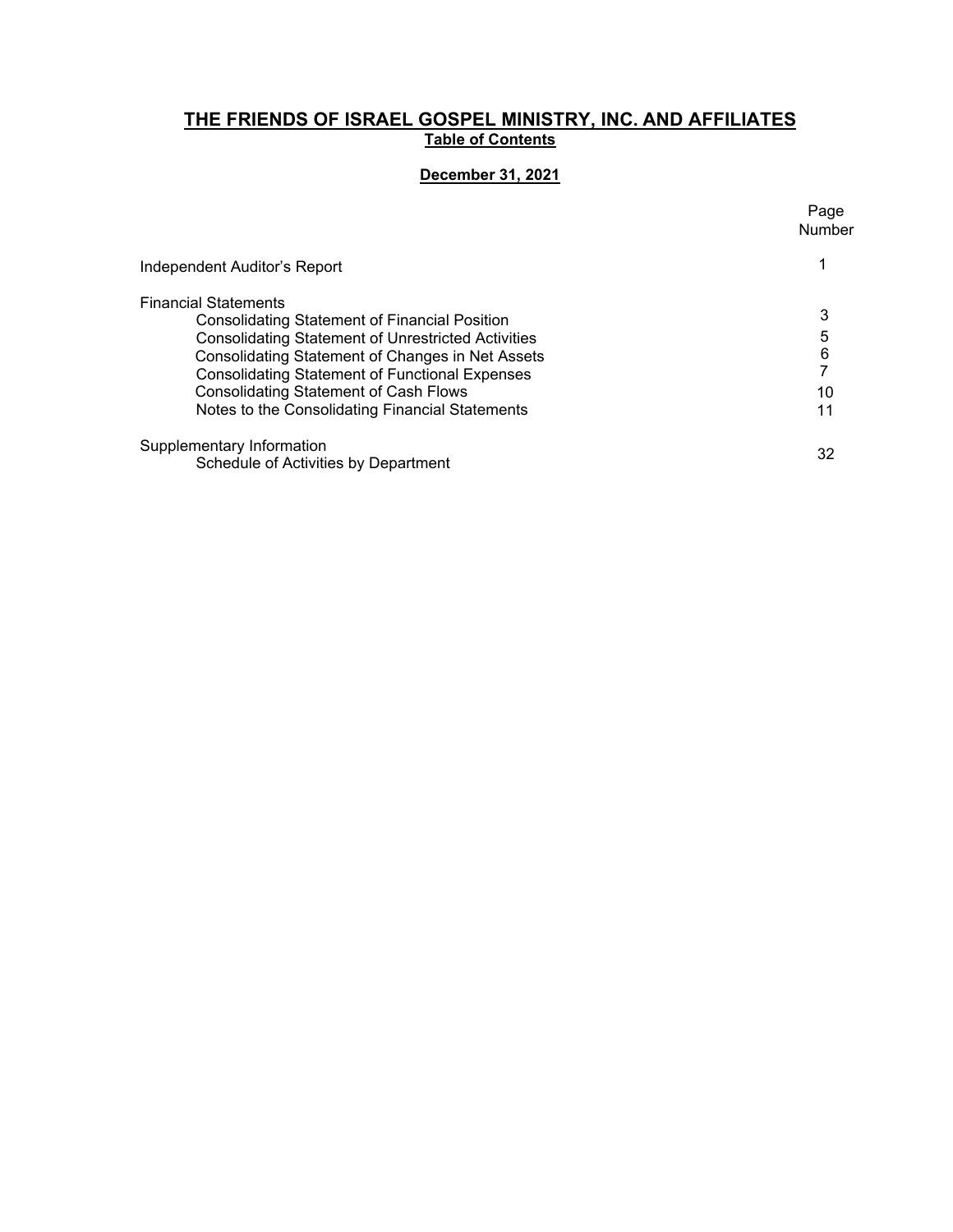

#### **INDEPENDENT AUDITOR'S REPORT**

To the Board of Trustees of The Friends of Israel Gospel Ministry, Inc. and Affiliates

#### **Opinion**

We have audited the accompanying consolidating financial statements of The Friends of Israel Gospel Ministry, Inc. and Affiliates (a nonprofit organization), which comprise the consolidating statement of financial position as of December 31, 2021, and the related consolidating statements of unrestricted activities, changes in net assets, functional expenses, and cash flows for the year then ended, and the related notes to the financial statements.

In our opinion, the financial statements referred to above present fairly, in all material respects, the financial position of The Friends of Israel Gospel Ministry, Inc. and Affiliates as of December 31, 2021, and the changes in its net assets and its cash flows for the year then ended in accordance with accounting principles generally accepted in the United States of America.

#### **Basis for Opinion**

We conducted our audit in accordance with auditing standards generally accepted in the United States of America. Our responsibilities under those standards are further described in the Auditor's Responsibilities for the Audit of the Financial Statements section of our report. We are required to be independent of The Friends of Israel Gospel Ministry, Inc. and Affiliates and to meet our other ethical responsibilities in accordance with the relevant ethical requirements relating to our audit. We believe that the audit evidence we have obtained is sufficient and appropriate to provide a basis for our audit opinion.

#### *Responsibilities of Management for the Financial Statements*

Management is responsible for the preparation and fair presentation of the consolidating financial statements in accordance with accounting principles generally accepted in the United States of America; and for the design, implementation, and maintenance of internal control relevant to the preparation and fair presentation of financial statements that are free from material misstatement, whether due to fraud or error.

In preparing the consolidating financial statements, management is required to evaluate whether there are conditions or events, considered in the aggregate, that raise substantial doubt about The Friends of Israel Gospel Ministry, Inc. and Affiliates' ability to continue as a going concern within one year after the date that the financial statements are available to be issued.

#### **Auditor's Responsibilities for the Audit of the Financial Statements**

Our objectives are to obtain reasonable assurance about whether the consolidating financial statements as a whole are free from material misstatement. whether due to fraud or error, and to issue an auditor's report that includes our opinion. Reasonable assurance is a high level of assurance but is not absolute assurance and therefore is not a guarantee that an audit conducted in accordance with generally accepted auditing standards will always detect a material misstatement when it exists. risk of not detecting a material misstatement resulting from fraud is higher than for one resulting from error, as fraud may involve collusion, forgery, intentional omissions, misrepresentations, or the override of internal control. Misstatements are considered material if there is a substantial likelihood that, individually or in the aggregate, they would influence the judgment made by a reasonable user based on the financial statements.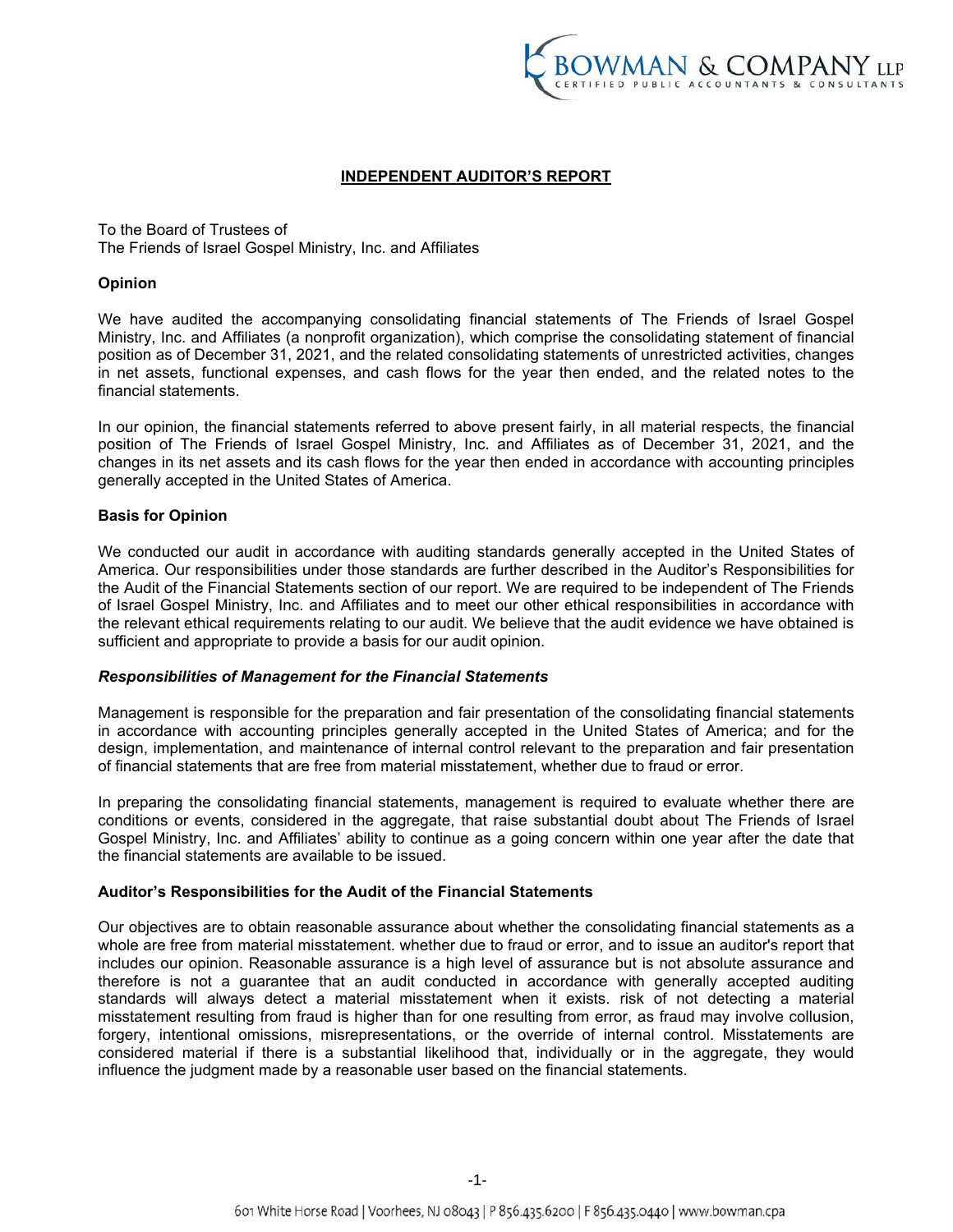In performing an audit in accordance with generally accepted auditing standards, we:

- Exercise professional judgment and maintain professional skepticism throughout the audit.
- Identify and assess the risks of material misstatement of the financial statements, whether due to fraud or error, and design and perform audit procedures responsive to those risks. Such procedures include examining, on a test basis, evidence regarding the amounts and disclosures in the financial statements.
- Obtain an understanding of internal control relevant to the audit in order to design audit procedures that are appropriate in the circumstances, but not for the purpose of expressing an opinion on the effectiveness of The Friends of Israel Gospel Ministry, Inc. and Affiliates' internal control. Accordingly, no such opinion is expressed.
- Evaluate the appropriateness of accounting policies used and the reasonableness of significant accounting estimates made by management, as well as evaluate the overall presentation of the financial statements.
- Conclude whether, in our judgment, there are conditions or events, considered in the aggregate, that raise substantial doubt about The Friends of Israel Gospel Ministry, Inc. and Affiliates' ability to continue as a going concern for a reasonable period of time.

We are required to communicate with those charged with governance regarding, among other matters, the planned scope and timing of the audit, significant audit findings, and certain internal control related matters that we identified during the audit.

### **Report on Supplementary Information**

Our audit was conducted for the purpose of forming an opinion on the financial statements as a whole. The Schedule of Activities by Department is presented for purposes of additional analysis and is not a required part of the financial statements. Such information is the responsibility of management and was derived from and relates directly to the underlying accounting and other records used to prepare the financial statements. The information has been subjected to the auditing procedures applied in the audit of the financial statements and certain additional procedures, including comparing and reconciling such information directly to the underlying accounting and other records used to prepare the financial statements or to the financial statements themselves, and other additional procedures in accordance with auditing standards generally accepted in the United States of America. In our opinion, the information is fairly stated in all material respects in relation to the financial statements as a whole.

Bouman & Compay LLP

BOWMAN & COMPANY Certified Public Accountants & Consultants

Voorhees, New Jersey May 9, 2022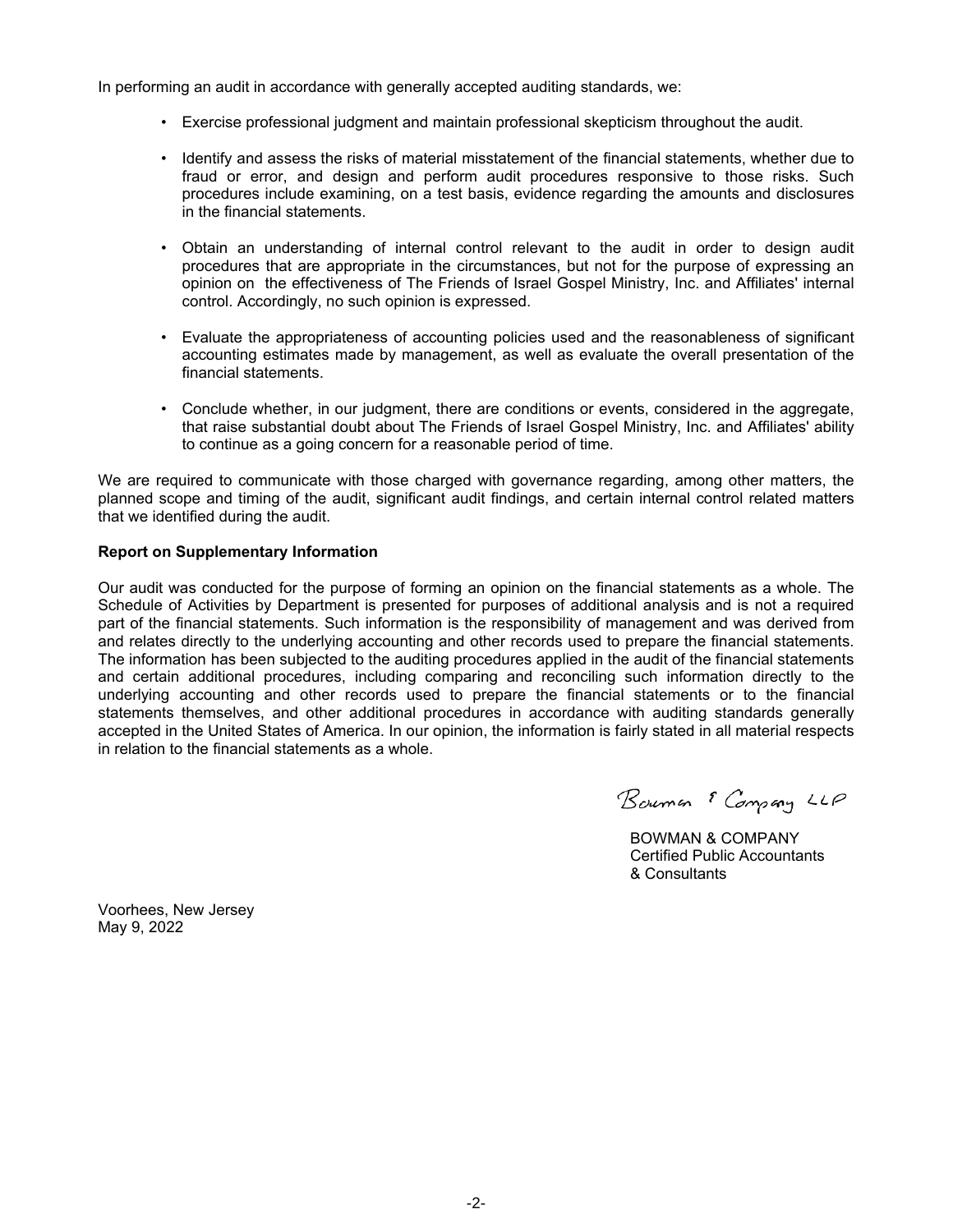#### **For the Year Ended December 31, 2021 Consolidating Statement of Financial Position The Friends of Israel Gospel Ministry, Inc and Affiliates**

|                                      |                  |                 | Intercompany        |                  |
|--------------------------------------|------------------|-----------------|---------------------|------------------|
|                                      | <b>FOI - USA</b> | FOI - Canada    | <b>Eliminations</b> | <b>Totals</b>    |
| <b>ASSETS</b>                        |                  |                 |                     |                  |
| <b>Current Assets</b>                |                  |                 |                     |                  |
| Cash and cash equivalents            | \$<br>1,798,241  | \$<br>212,968   | \$                  | \$<br>2,011,209  |
| Investments                          | 2,237,489        | 1,928,267       |                     | 4,165,756        |
| Accounts receivable                  | 5.851            | 1,807           |                     | 7,658            |
| Due from FOI - Canada                | 51,557           |                 | (51, 557)           |                  |
| Legacies receivable                  | 125,000          |                 |                     | 125,000          |
| Harmonized sales taxes recoverable   |                  | 21,210          |                     | 21,210           |
| Prepaid expenses                     | 346,565          | 2,900           |                     | 349,465          |
| Inventory                            | 337,177          | 40,534          |                     | 377,711          |
| Total current assets                 | 4,901,880        | 2,207,686       | (51, 557)           | 7,058,009        |
| Assets whose use is restricted       |                  |                 |                     |                  |
| Beneficial interest in trust         | 317,084          |                 |                     | 317,084          |
| Assets held under split-interest     |                  |                 |                     |                  |
| agreements - revocable trusts        | 46,149           |                 |                     | 46,149           |
| Assets held under split-interest     |                  |                 |                     |                  |
| agreements - irrevocable trusts      | 501,611          |                 |                     | 501,611          |
| Assets held under split-interest     |                  |                 |                     |                  |
| agreements - annuities               | 6,737,369        |                 |                     | 6,737,369        |
| Total assets whose use is restricted | 7,602,213        |                 |                     | 7,602,213        |
| Property and equipment, net          | 5,642,945        | 6,501           |                     | 5,649,446        |
| Construction in progress             | 131,248          |                 |                     | 131,248          |
| <b>Total assets</b>                  | \$<br>18,278,286 | \$<br>2,214,187 | \$<br>(51, 557)     | \$<br>20,440,916 |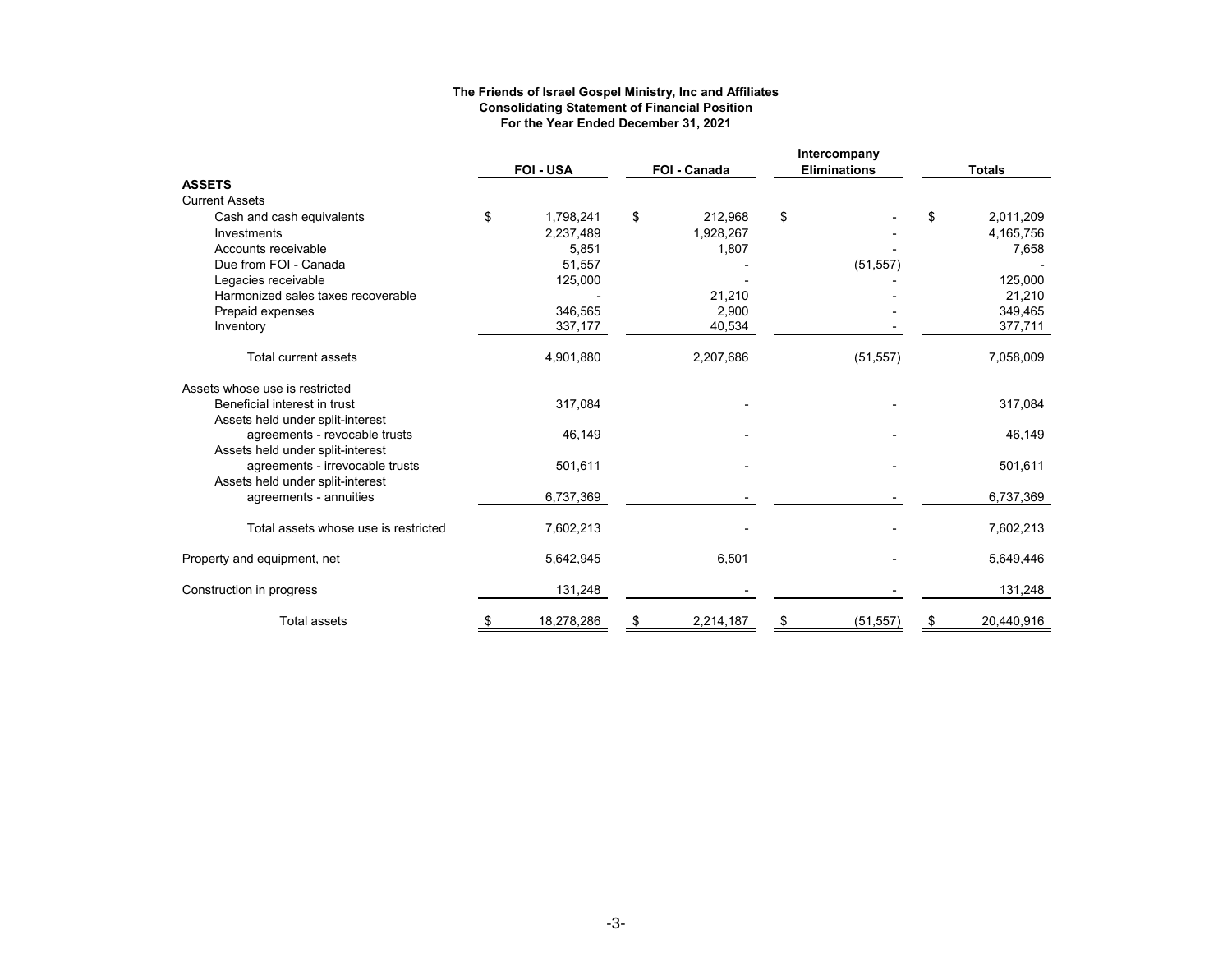#### **The Friends of Israel Gospel Ministry, Inc and Affiliates Consolidating Statement of Financial Position (continued) For the Year Ended December 31, 2021**

|                                                                             | <b>FOI - USA</b> | FOI - Canada    | Intercompany<br><b>Eliminations</b> | <b>Totals</b>    |
|-----------------------------------------------------------------------------|------------------|-----------------|-------------------------------------|------------------|
| <b>LIABILITIES AND NET ASSETS</b>                                           |                  |                 |                                     |                  |
| <b>Current liabiltities</b>                                                 |                  |                 |                                     |                  |
| Accounts payable and accrued expense                                        | \$<br>944,398    | \$<br>24,907    | \$                                  | \$<br>969,305    |
| Due to FOI - USA                                                            |                  | 51,557          | (51, 557)                           |                  |
| Current portion of notes payable                                            | 408,793          |                 |                                     | 408,793          |
| Current portion of mortgage payable                                         | 546,359          |                 |                                     | 546,359          |
| Current portion of annuities payable                                        | 759,509          |                 |                                     | 759,509          |
| Deferred revenue                                                            | 398,286          | 42,333          |                                     | 440,619          |
| Deferred compensation                                                       | 157,586          |                 |                                     | 157,586          |
| <b>Total current liabilities</b>                                            | 3,214,931        | 118,797         | (51, 557)                           | 3,282,171        |
| Notes payable, net of current portion                                       | 931,207          |                 |                                     | 931,207          |
| Mortgage payable, net of current portion<br>Liability under charitable gift | 46,732           |                 |                                     | 46,732           |
| annuity, net of current portion                                             | 3,506,215        |                 |                                     | 3,506,215        |
| Refundable advance - revocable trust                                        | 46,149           |                 |                                     | 46,149           |
| Charitable remainder trust - irrevocable                                    | 149,445          |                 |                                     | 149,445          |
| <b>Total liabilities</b>                                                    | 7,894,679        | 118,797         | (51, 557)                           | 7,961,919        |
| Net assets                                                                  |                  |                 |                                     |                  |
| Without donor restrictions                                                  |                  |                 |                                     |                  |
| Undesignated                                                                | 3,848,485        | 1,887,623       |                                     | 5,736,108        |
| Designated by board as reserve                                              |                  |                 |                                     |                  |
| for debt retirement                                                         | 268,000          |                 |                                     | 268,000          |
| Total net assets                                                            |                  |                 |                                     |                  |
| without donor restrictions                                                  | 4,116,485        | 1,887,623       |                                     | 6,004,108        |
| With donor restrictions                                                     | 6,267,122        | 207,767         |                                     | 6,474,889        |
| Total net assets                                                            | 10,383,607       | 2,095,390       |                                     | 12,478,997       |
| Total liabilities and net assets                                            | \$<br>18,278,286 | \$<br>2,214,187 | \$<br>(51, 557)                     | \$<br>20,440,916 |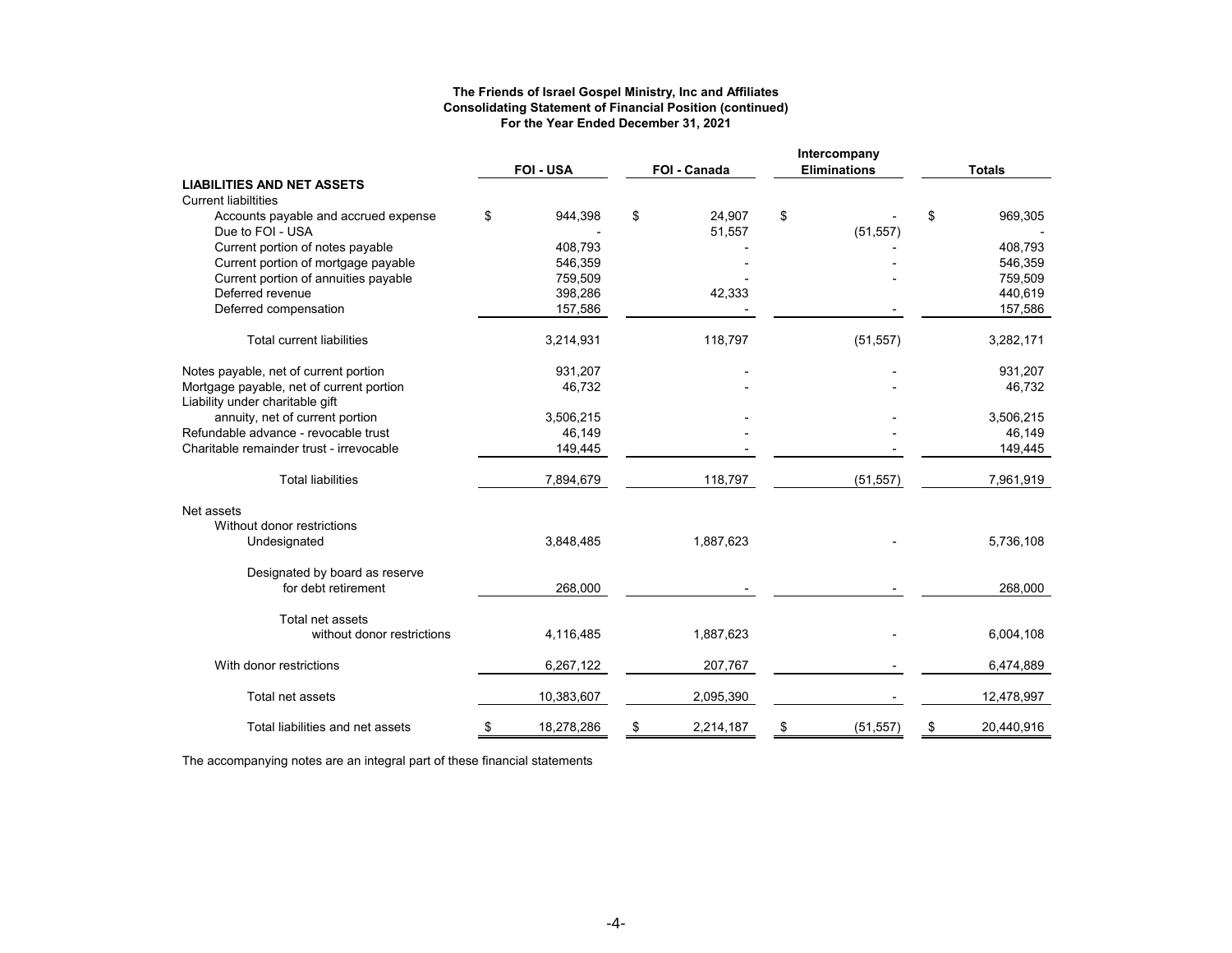#### **The Friends of Israel Gospel Ministry, Inc and Affiliates Consolidating Statement of Unrestricted Activities For the Year Ended December 31, 2021**

|                                                           | <b>FOI - USA</b> | FOI - Canada    | Intercompany<br><b>Eliminations</b> | <b>Totals</b>   |
|-----------------------------------------------------------|------------------|-----------------|-------------------------------------|-----------------|
| Revenue and support                                       |                  |                 |                                     |                 |
| Ministry contributions                                    | \$<br>6,399,590  | \$<br>661,547   |                                     | \$<br>7,061,137 |
| Field ministry contributions                              |                  | 130,535         |                                     | 130,535         |
| Legacies                                                  | 1,148,444        | 271,453         |                                     | 1,419,897       |
| Gift portion of annuities                                 | 44,597           |                 |                                     | 44,597          |
| Gifts in kind                                             | 5,693            | 8,946           |                                     | 14,639          |
| Conference and special function                           | 8,140            | 191             |                                     | 8,331           |
| Ministry, publications, audio, and video                  | 1,105,907        | 83,928          |                                     | 1,189,835       |
| Other revenue                                             | 8,460            |                 |                                     | 8,460           |
| Net assets released from restriction                      | 3,634,015        | 8,767           |                                     | 3,642,782       |
| Total revenue and support                                 | 12,354,846       | 1,165,367       |                                     | 13,520,213      |
| <b>Expenses</b>                                           |                  |                 |                                     |                 |
| Program services                                          | 9,376,992        | 512,715         |                                     | 9,889,707       |
| Management and general                                    | 2,054,257        | 257,135         |                                     | 2,311,392       |
| Fundraising                                               | 851,335          | 95,772          |                                     | 947,107         |
| Total expenses                                            | 12,282,584       | 865,622         |                                     | 13,148,206      |
| Operating income (loss)                                   | 72,262           | 299,745         |                                     | 372,007         |
| Other income and losses                                   |                  |                 |                                     |                 |
| Investment income (loss)                                  | (424, 217)       | 79,076          |                                     | (345, 141)      |
| Change in value of split-interest                         |                  |                 |                                     |                 |
| agreements held by FOI-USA                                | 433,833          |                 |                                     | 433,833         |
| Loss on disposal of property investment                   | (167, 873)       |                 |                                     | (167, 873)      |
| Loss on foreign currency translation                      |                  | (8,502)         |                                     | (8,502)         |
| Excess (deficit) of revenue and                           |                  |                 |                                     |                 |
| support over expenses                                     | (85,995)         | 370,319         |                                     | 284,324         |
| Net unrealized gain on investments                        | 251,888          | 73,505          |                                     | 325,393         |
| Increase in net assets                                    |                  |                 |                                     |                 |
| without donor restrictions                                | 165,893          | 443,824         |                                     | 609,717         |
| Net assets without donor restrictions - beginning of year | 3,950,592        | 1,443,799       |                                     | 5,394,391       |
| Net assets without donor restrictions - end of year       | \$<br>4,116,485  | \$<br>1,887,623 | \$                                  | \$<br>6,004,108 |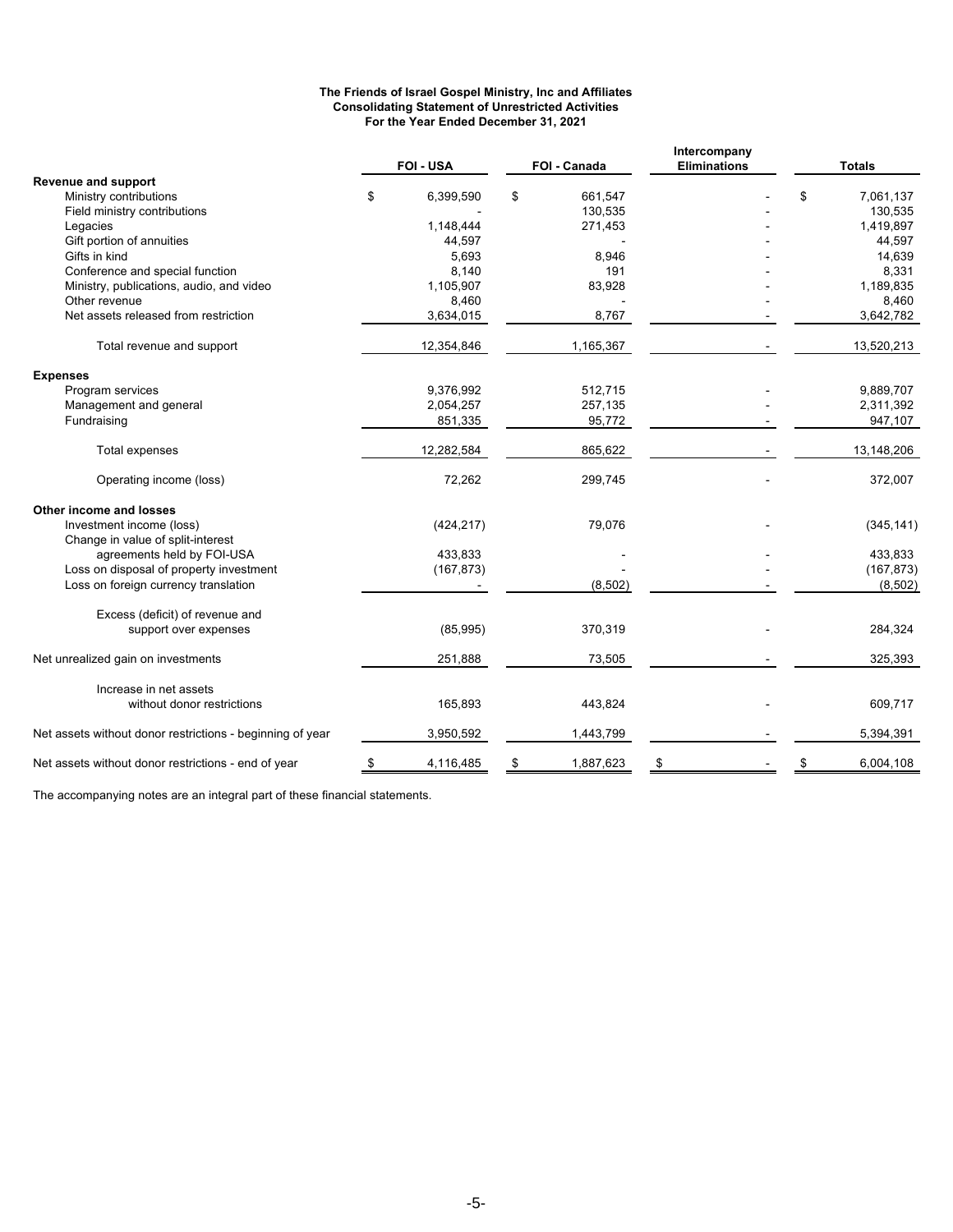#### **The Friends of Israel Gospel Ministry, Inc and Affiliates Consolidating Statement of Changes in Net Assets For the Year Ended December 31, 2021**

|                                                                                                                                      | <b>FOI - USA</b>                   | <b>FOI - Canada</b>     | <b>Totals</b>                      |
|--------------------------------------------------------------------------------------------------------------------------------------|------------------------------------|-------------------------|------------------------------------|
| Net assets without donor restrictions<br>Excess (deficit) of revenue and support over expenses<br>Net unrealized gain on investments | \$<br>(85,995)<br>251,888          | \$<br>370,319<br>73,505 | \$<br>284,324<br>325,393           |
| Change in net assets without donor restrictions                                                                                      | 165,893                            | 443,824                 | 609,717                            |
| Net assets with donor restrictions<br>Contributions<br>Change in actuarial value<br>Net assets release from restriction              | 6,172,717<br>59,748<br>(3,634,015) | 57,022<br>(8, 767)      | 6,229,739<br>59,748<br>(3,642,782) |
| Change in net assets with donor restrictions                                                                                         | 2,598,450                          | 48,255                  | 2,646,705                          |
| Change in net assets                                                                                                                 | 2,764,343                          | 492,079                 | 3,256,422                          |
| Net assets - beginning of year                                                                                                       | 7,619,264                          | 1,603,311               | 9,222,575                          |
| Net assets - end of year                                                                                                             | 10,383,607                         | \$<br>2,095,390         | 12,478,997                         |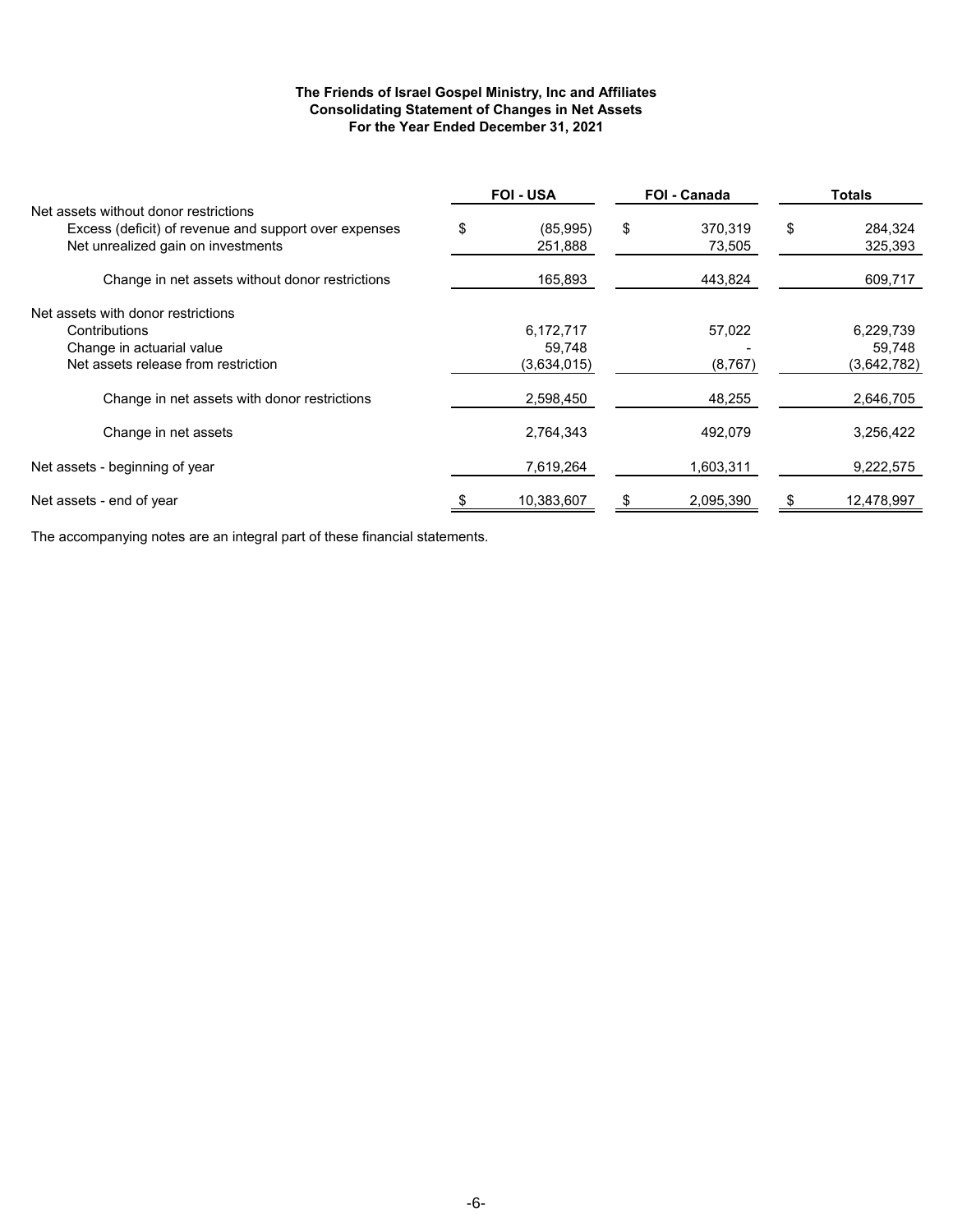#### **The Friends of Israel Gospel Ministry, Inc and Affiliates Consolidating Statement of Functional Expenses For the Year Ended December 31, 2021**

|                                    | Outreach<br><b>Ministries</b> | <b>Publication</b><br><b>Ministries</b> |    | <b>North American</b><br><b>Ministries</b> | <b>International</b><br><b>Ministries</b> | <b>Relief Ministries</b> |    | <b>Education</b><br><b>Conferences and</b><br><b>Other Ministries</b> | <b>Subtotal</b> |
|------------------------------------|-------------------------------|-----------------------------------------|----|--------------------------------------------|-------------------------------------------|--------------------------|----|-----------------------------------------------------------------------|-----------------|
| Ministry expenditures              | \$<br>277,388                 | \$<br>1,200                             | \$ | 17,830                                     | \$<br>588,766                             | \$<br>581,700            | \$ |                                                                       | \$<br>1,466,884 |
| <b>Salaries</b>                    | 805,687                       | 307,084                                 |    | 1,436,173                                  | 1,579,898                                 |                          |    | 31,937                                                                | 4,160,779       |
| Payroll taxes                      | 56,003                        | 22,027                                  |    | 39,870                                     | 67,281                                    |                          |    | 2,402                                                                 | 187,583         |
| Pension                            | 83,686                        | 28,925                                  |    | 139,334                                    | 157,699                                   |                          |    | 3,112                                                                 | 412,756         |
| Other staff benefits               | 187,167                       | 65,378                                  |    | 287,312                                    | 77,392                                    |                          |    | 6,569                                                                 | 623,818         |
| Professional fees                  | 35,256                        | 2,024                                   |    | 1,068                                      | 32,709                                    |                          |    |                                                                       | 71,057          |
| Advertising                        | 8,382                         | 10,250                                  |    | 4,769                                      |                                           |                          |    | 5,597                                                                 | 28,998          |
| Postage and mailings               | 315                           | 601,731                                 |    | 7,347                                      | 6,900                                     |                          |    | 1,202                                                                 | 617,495         |
| Office supplies and services       | 8,987                         | 21,699                                  |    | 24,417                                     | 30,297                                    |                          |    | 271                                                                   | 85,671          |
| Bank fees                          |                               |                                         |    |                                            |                                           |                          |    |                                                                       |                 |
| Information technology             | 7,507                         | 828                                     |    | 13,465                                     | 9,299                                     |                          |    | 140                                                                   | 31,239          |
| Royalties                          | 250                           | 19,085                                  |    |                                            |                                           |                          |    |                                                                       | 19,335          |
| Occupancy                          | 65,965                        | 14,785                                  |    | 15,795                                     | 26,210                                    |                          |    |                                                                       | 122,755         |
| Travel                             | 2,330                         | 192                                     |    | 182,510                                    | 34,337                                    | 24                       |    | 15,405                                                                | 234,798         |
| Conference, conventions, meetings  | 1,222                         |                                         |    | 4,592                                      |                                           |                          |    | 34,678                                                                | 40,492          |
| Interest                           |                               |                                         |    |                                            |                                           |                          |    |                                                                       |                 |
| Payments to affiliates             |                               |                                         |    |                                            |                                           |                          |    |                                                                       |                 |
| Insurance                          | 52,492                        |                                         |    | 10,263                                     | 9,056                                     |                          |    |                                                                       | 71,811          |
| Currenct exchange rate adjustments |                               |                                         |    |                                            | 122,604                                   |                          |    |                                                                       | 122,604         |
| Cost of goods sold                 | 49,867                        | 795,282                                 |    |                                            | 75,925                                    |                          |    |                                                                       | 921,074         |
| Training                           | 12,830                        |                                         |    | 1,737                                      | 1,164                                     |                          |    |                                                                       | 15,731          |
| Miscellaneous                      | 231                           | 444                                     |    |                                            | 29                                        |                          |    |                                                                       | 704             |
| Depreciation                       | 33,481                        |                                         |    | 78,385                                     | 29,542                                    |                          |    |                                                                       | 141,408         |
| Total                              | 1,689,046                     | \$<br>1,890,934                         | ß. | 2,264,867                                  | \$<br>2,849,108                           | \$<br>581,724            | S  | 101,313                                                               | 9,376,992       |

**FOI - USA**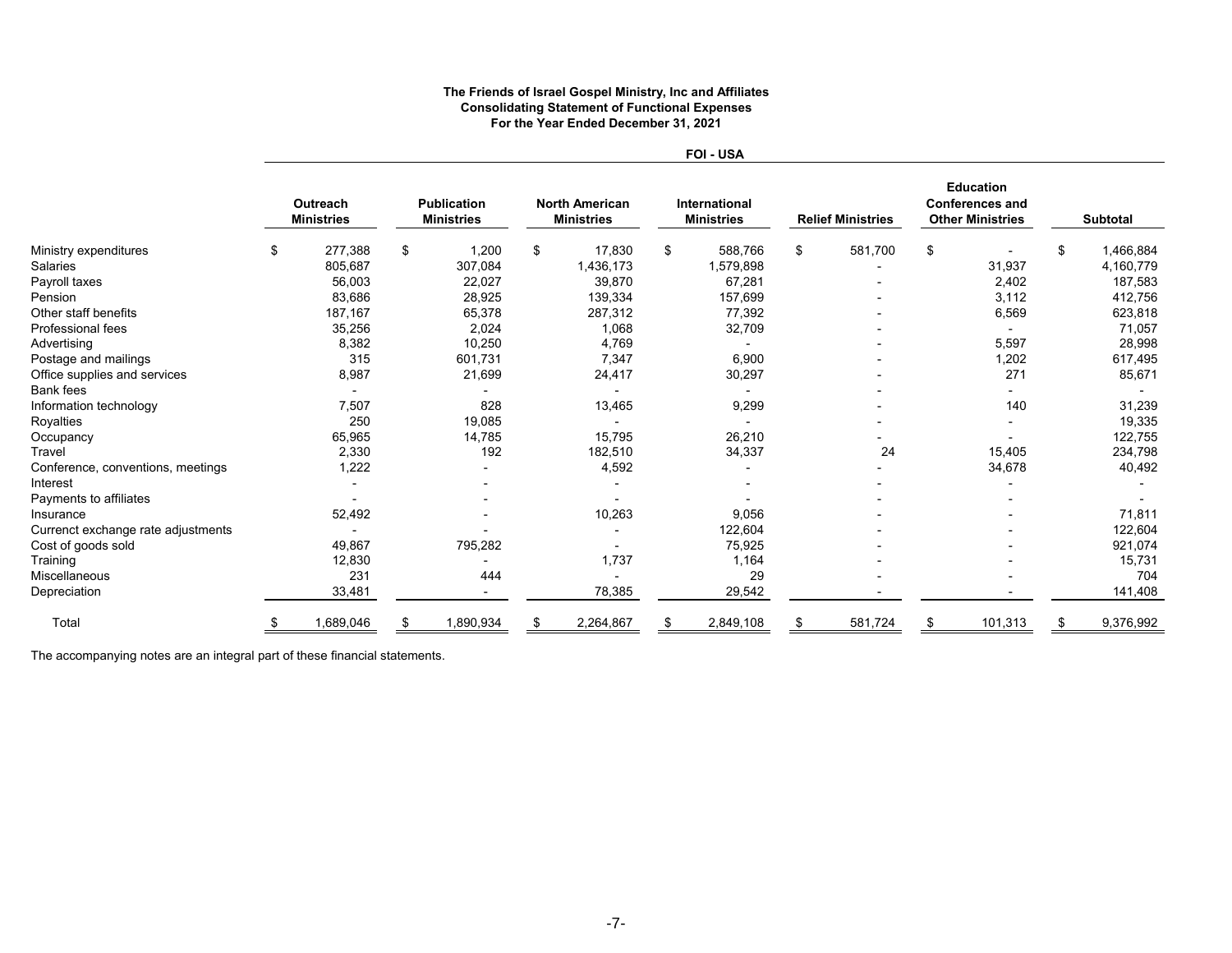#### **The Friends of Israel Gospel Ministry, Inc and Affiliates Consolidating Statement of Functional Expenses (continued) For the Year Ended December 31, 2021**

**FOI - Canada**

|                                    | Outreach<br><b>Ministries</b> | <b>Publication</b><br><b>Ministries</b> | <b>Field Ministries</b>  | <b>Education</b><br><b>Conferences and</b><br><b>Other Ministries</b> | Subtotal     | <b>Program Total</b> |
|------------------------------------|-------------------------------|-----------------------------------------|--------------------------|-----------------------------------------------------------------------|--------------|----------------------|
| Ministry expenditures              | \$<br>45,202                  | \$                                      | \$<br>12,165             | \$                                                                    | \$<br>57,367 | \$<br>1,524,251      |
| <b>Salaries</b>                    | 37,914                        | 26,992                                  | 117,052                  |                                                                       | 181,958      | 4,342,737            |
| Payroll taxes                      | 2,286                         | 1,128                                   | 8,126                    |                                                                       | 11,540       | 199,123              |
| Pension                            | 2,513                         | 1,434                                   | 16,048                   |                                                                       | 19,995       | 432,751              |
| Other staff benefits               | 529                           | 288                                     | 1,744                    |                                                                       | 2,561        | 626,379              |
| Professional fees                  |                               |                                         |                          |                                                                       |              | 71,057               |
| Advertising                        | 2,088                         |                                         |                          |                                                                       | 2,088        | 31,086               |
| Postage and mailings               | 40                            | 28,470                                  | 1,369                    |                                                                       | 29,879       | 647,374              |
| Office supplies and services       | 1,167                         | 2,050                                   | 9,664                    |                                                                       | 12,881       | 98,552               |
| <b>Bank</b> fees                   |                               |                                         | $\overline{\phantom{a}}$ |                                                                       |              |                      |
| Information technology             | 2,284                         |                                         | 1,632                    |                                                                       | 3,916        | 35,155               |
| Royalties                          |                               |                                         |                          |                                                                       |              | 19,335               |
| Occupancy                          | 12,473                        | 15,174                                  | 5,650                    |                                                                       | 33,297       | 156,052              |
| Travel                             |                               | 52                                      | 26,874                   |                                                                       | 26,926       | 261,724              |
| Conference, conventions, meetings  |                               |                                         | 1,055                    | 2,468                                                                 | 3,523        | 44,015               |
| Interest                           |                               |                                         |                          |                                                                       |              |                      |
| Payments to affiliates             |                               |                                         |                          |                                                                       |              |                      |
| Insurance                          | 748                           | 139                                     | 360                      |                                                                       | 1,247        | 73,058               |
| Currenct exchange rate adjustments |                               |                                         |                          |                                                                       |              | 122,604              |
| Cost of goods sold                 | 9,848                         | 113,851                                 |                          |                                                                       | 123,699      | 1,044,773            |
| Training                           |                               |                                         |                          |                                                                       |              | 15,731               |
| Miscellaneous                      |                               |                                         |                          |                                                                       |              | 704                  |
| Depreciation                       | 1,103                         | 204                                     | 531                      |                                                                       | 1,838        | 143,246              |
| Total                              | 118,195                       | 189,782                                 | 202,270                  | 2,468                                                                 | 512,715      | \$<br>9,889,707      |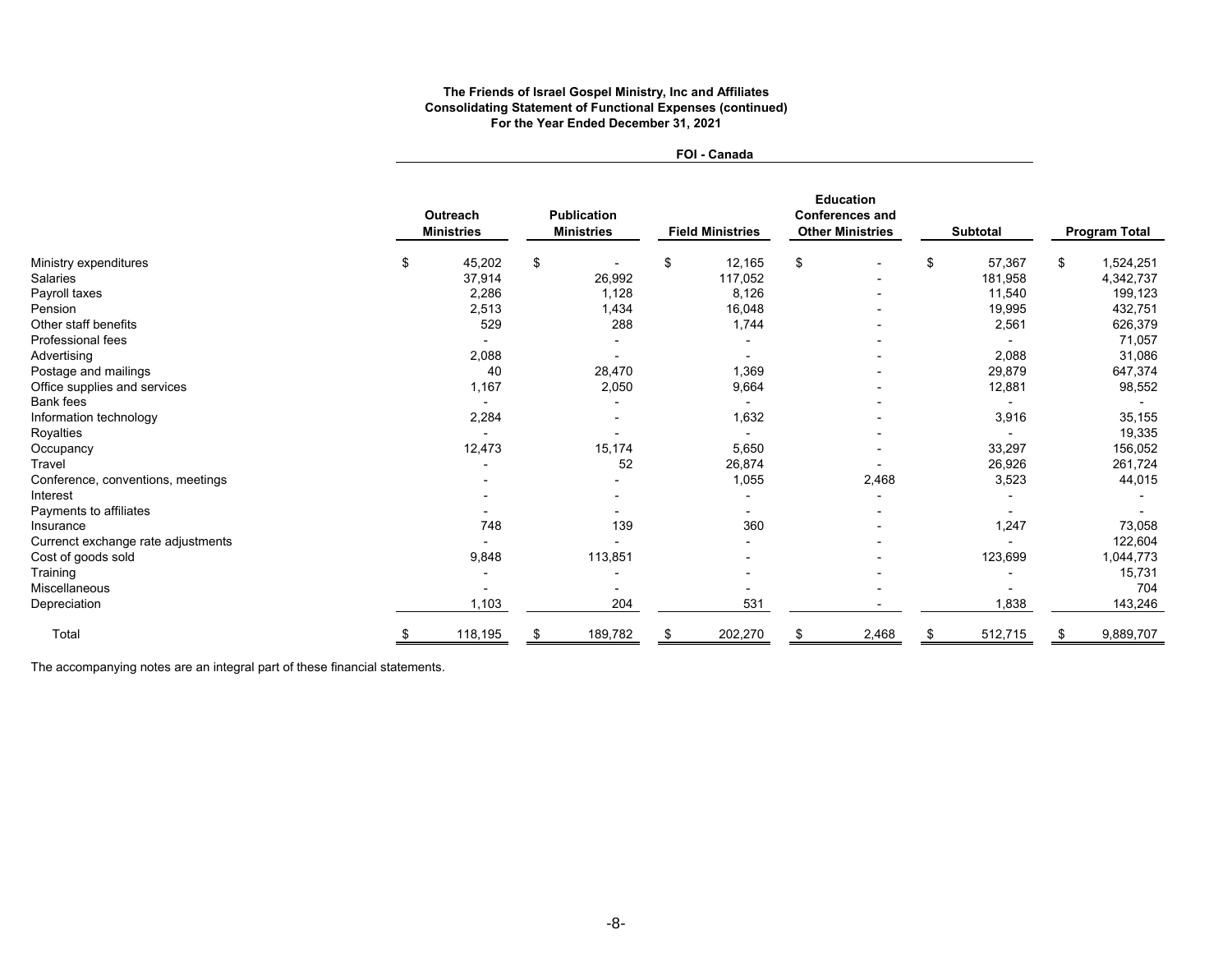#### **The Friends of Israel Gospel Ministry, Inc and Affiliates Consolidating Statement of Functional Expenses (continued) For the Year Ended December 31, 2021**

**FOI - USA FOI - Canada**

|                                    | <b>Program Total</b> | <b>Management and</b><br>General | <b>Fundraising</b> | <b>Management and</b><br>General | <b>Fundraising</b> | <b>Total Supporting</b><br><b>Services</b> | <b>Total</b>    |
|------------------------------------|----------------------|----------------------------------|--------------------|----------------------------------|--------------------|--------------------------------------------|-----------------|
| Ministry expenditures              | \$<br>1,524,251      | \$<br>6,000                      | \$<br>311          | \$                               | \$                 | \$<br>6,311                                | \$<br>1,530,562 |
| <b>Salaries</b>                    | 4,342,737            | 662,857                          | 320,943            | 117,070                          | 69,411             | 1,170,281                                  | 5,513,018       |
| Payroll taxes                      | 199,123              | 43,659                           | 22,126             | 6,689                            | 1,376              | 73,850                                     | 272,973         |
| Pension                            | 432,751              | 76,201                           | 33,011             | 7,914                            | 6,089              | 123,215                                    | 555,966         |
| Other staff benefits               | 626,379              | 190,837                          | 68,841             | 1,148                            | 230                | 261,056                                    | 887,435         |
| Professional fees                  | 71,057               | 171,429                          | 85,899             | 48,909                           | 1,597              | 307,834                                    | 378,891         |
| Advertising                        | 31,086               |                                  | 150,354            |                                  |                    | 150,354                                    | 181,440         |
| Postage and mailings               | 647,374              | 37,266                           | 3,604              | 3,178                            | 472                | 44,520                                     | 691,894         |
| Office supplies and services       | 98,552               | 55,356                           | 9,558              | 13,126                           | 2,685              | 80,725                                     | 179,277         |
| <b>Bank fees</b>                   |                      | 111,047                          |                    | 22,549                           |                    | 133,596                                    | 133,596         |
| Information technology             | 35,155               | 219,701                          | 6,817              | 4,624                            | 275                | 231,417                                    | 266,572         |
| Royalties                          | 19,335               |                                  |                    |                                  |                    |                                            | 19,335          |
| Occupancy                          | 156,052              | 147,475                          | 21,826             | 25,504                           | 2,255              | 197,060                                    | 353,112         |
| Travel                             | 261,724              | 30,218                           | 98,122             | 1,763                            | 10,902             | 141,005                                    | 402,729         |
| Conference, conventions, meetings  | 44,015               | 12,652                           |                    |                                  |                    | 12,652                                     | 56,667          |
| Interest                           |                      | 87,446                           |                    |                                  |                    | 87,446                                     | 87,446          |
| Payments to affiliates             |                      |                                  |                    |                                  |                    |                                            |                 |
| Insurance                          | 73,058               | 24,028                           |                    | 1,884                            | 194                | 26,106                                     | 99,164          |
| Currenct exchange rate adjustments | 122,604              |                                  |                    |                                  |                    |                                            | 122,604         |
| Cost of goods sold                 | 1,044,773            |                                  |                    |                                  |                    |                                            | 1,044,773       |
| Training                           | 15,731               | 6,844                            | 154                |                                  |                    | 6,998                                      | 22,729          |
| <b>Miscellaneous</b>               | 704                  |                                  | 4,012              |                                  |                    | 4,012                                      | 4,716           |
| Depreciation                       | 143,246              | 171,241                          | 25,757             | 2,777                            | 286                | 200,061                                    | 343,307         |
| Total                              | 9,889,707            | 2,054,257                        | 851,335            | 257,135                          | 95,772             | 3,258,499                                  | 13,148,206      |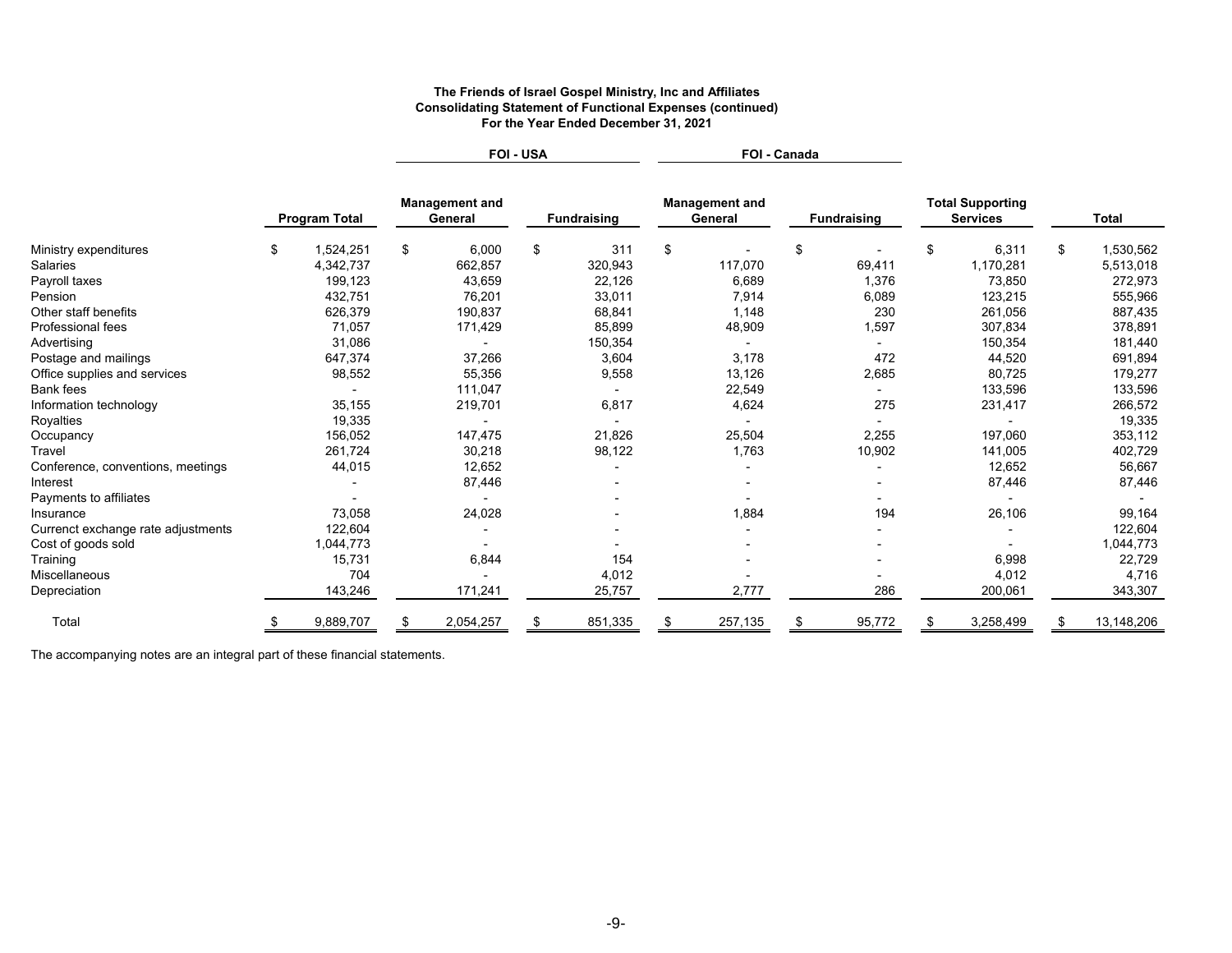#### **For the Year Ended December 31, 2021 Consolidating Statement of Cash Flows The Friends of Israel Gospel Ministry, Inc and Affiliates**

|                                                                        | <b>FOI - USA</b> | FOI - Canada  | Intercompany<br><b>Eliminations</b> | <b>Totals</b>   |
|------------------------------------------------------------------------|------------------|---------------|-------------------------------------|-----------------|
| Cash flows from operating activities                                   |                  |               |                                     | \$              |
| Change in net assets<br>Adjustments to reconcile changes in net assets | \$<br>2,764,343  | \$<br>492,079 | \$                                  | 3,256,422       |
| to net cash provided by operating activities:                          |                  |               |                                     |                 |
| Depreciation                                                           | 340,244          | 4,901         |                                     | 345,145         |
| Net realized and unrealized gain on investments                        |                  | (73, 508)     |                                     | (73, 508)       |
| Loss on disposal of property investment                                | 167,873          |               |                                     | 167,873         |
| Change in value of beneficial interest in trust                        | (1,606)          |               |                                     | (1,606)         |
| Change in value of irrevocable trusts                                  | 1,545            |               |                                     | 1,545           |
| Prior period adjustments                                               | (107, 013)       |               |                                     | (107, 013)      |
| (Increase) decrease in assets                                          |                  |               |                                     |                 |
| Accounts receivable, net                                               | 46,350           | 6,447         | 46,236                              | 99,033          |
| Legacies receivable                                                    | (125,000)        |               |                                     | (125,000)       |
| Harmonized sales taxes recoverable                                     |                  | (2, 419)      |                                     | (2, 419)        |
| Prepaid expenses                                                       | (13, 275)        | 781           |                                     | (12, 494)       |
| Inventory                                                              | (5, 104)         | (6, 143)      |                                     | (11, 247)       |
| Increase (decrease) in liabilities                                     |                  |               |                                     |                 |
| Accounts payable and accrued expenses                                  | 254,643          | (50, 860)     | (46, 236)                           | 157,547         |
| Deferred revenue                                                       | (58, 690)        | (4, 559)      |                                     | (63, 249)       |
| Deferred compensation                                                  | (16, 362)        |               |                                     | (16, 362)       |
| Net cash provided by operating activities                              | 3,247,948        | 366,719       |                                     | 3,614,667       |
| Cash flows from investing activities                                   |                  |               |                                     |                 |
| Purchase of property and equipment                                     | (135, 150)       |               |                                     | (135, 150)      |
| Purchase of construction in progress                                   | (118, 118)       |               |                                     | (118, 118)      |
| Proceeds from sales of investments                                     | 2,374,056        | 501,352       |                                     | 2,875,408       |
| Purchase of investments                                                | (4,042,185)      | (795, 663)    |                                     | (4,837,848)     |
| Net cash used in investing activities                                  | (1, 921, 397)    | (294, 311)    |                                     | (2, 215, 708)   |
| Cash flows from financing activities                                   |                  |               |                                     |                 |
| Payment of notes payable                                               | (22,000)         |               |                                     | (22,000)        |
| Payment of mortgage payable                                            | (392, 543)       |               |                                     | (392, 543)      |
| Payment on annuities payable                                           | (437, 828)       |               |                                     | (437, 828)      |
| Face value of new annuities                                            | 100,000          |               |                                     | 100,000         |
| New annuities, contribution value to donor                             | (44, 598)        |               |                                     | (44, 598)       |
| Investment income on irrevocable trust assets                          | (32, 848)        |               |                                     | (32, 848)       |
| Net cash used in financing activities                                  | (829, 817)       |               |                                     | (829, 817)      |
| Net increase in cash                                                   | 496,734          | 72,408        |                                     | 569,142         |
| Effect of exchange rate changes on cash                                |                  | (1, 493)      |                                     | (1, 493)        |
| Cash - beginning of year                                               | 1,301,507        | 142,053       |                                     | 1,443,560       |
| Cash - end of year                                                     | \$<br>1,798,241  | \$<br>212,968 | \$                                  | \$<br>2,011,209 |

Cash paid for interest totaled \$874,451 for the year ended December 31, 2021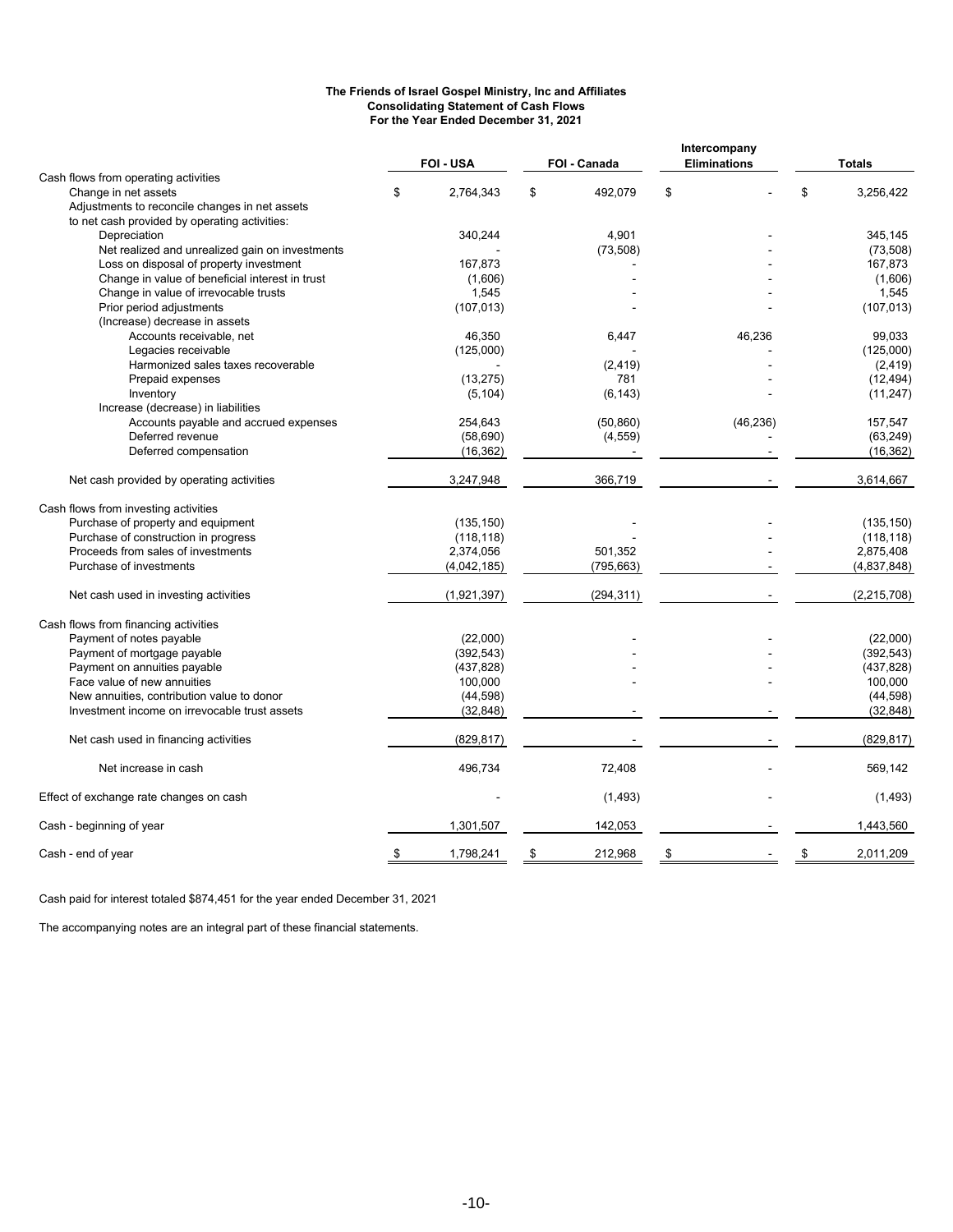## Note 1: **ORGANIZATION**

The Friends of Israel Gospel Ministry, Inc., and Affiliates (the Organization) is a faith ministry founded in 1938 and organized as a not-for-profit religious corporation. It is exempt from federal income taxes under Section 501(c)(3) of the Internal Revenue Code. The mission at The Friends of Israel Gospel Ministry, Inc., is focused – we are a worldwide evangelical ministry proclaiming biblical truth about Israel and the Messiah, while bringing physical and spiritual comfort to the Jewish people. Support and revenues are derived primarily from contributions from the general public and sales of ministry publications.

The Friends of Israel Gospel Ministry, Inc. has a commitment to its ministries around the world. Affiliate entities are as follows, FOI – Canada, Christian Foundation of FOI Argentina, FOIGM Ltd. By Guarantee (Australia), TFOIGM New Zealand Trust, FOIGM UK Ltd. By Guarantee (United Kingdom), FOIGM Germany, and FOIGM France. FOI – Canada obtains a separate audit for its financial records, whereas all other affiliates financial assets and related activities are reflected in The Friends of Israel Gospel Ministry, Inc.'s basic financial statements. As affiliates, certain board members and employees of The Friends of Israel Gospel Ministry, Inc. sit on affiliates' boards. Per the joint ministries agreements between The Friends of Israel Gospel Ministry, Inc. and the affiliates, support may be collected on behalf of the other entity and exchanged on a monthly basis throughout the year. Therefore, the financial statements of FOI – Canada and Christian Friends of Israel of Argentina are consolidated with The Friends of Israel Gospel Ministry, Inc., collectively referred to in these notes as "The Organization."

## Note 2: **SUMMARY OF SIGNIFICANT ACCOUNTING POLICIES**

Basis of presentation - The accompanying consolidating financial statements have been prepared on the accrual basis and conform to accounting principles generally accepted in the United States of America and in accordance with the principles of not-for-profit accounting.

Basis of consolidation - The accompanying consolidating financial statements include the accounts of the Organization. All material inter-organization transactions, if any, have been eliminated in consolidation.

Cash and cash equivalents - For purposes of the consolidating statement of cash flows, the Organization considers cash and cash equivalents to be amounts in checking and savings accounts, cash on hand, and securities purchased with original maturities of three months or less. Certain items meet the definition of cash and cash equivalents but are part of a larger pool of investments and are classified as investments. While at times cash balances may exceed federally insured (FDIC) limits, the Organization has not experienced any losses in such accounts. Management believes it is not exposed to any significant credit risk on these accounts.

Accounts receivable - Accounts receivable are stated at the amount management expects to collect from outstanding balances at December 31, 2021. Management believes all receivable balances are collectible; therefore, no provision for uncollectible accounts was made.

Legacies receivable - Legacies receivable relate to charitable distributions from estates and trusts for which the Organization has been notified of and have gone through probate. Legacies receivable are stated at the amount management expects to collect based on information received. Management believes all receivable balances are collectible; therefore, no provision for uncollectible accounts was made.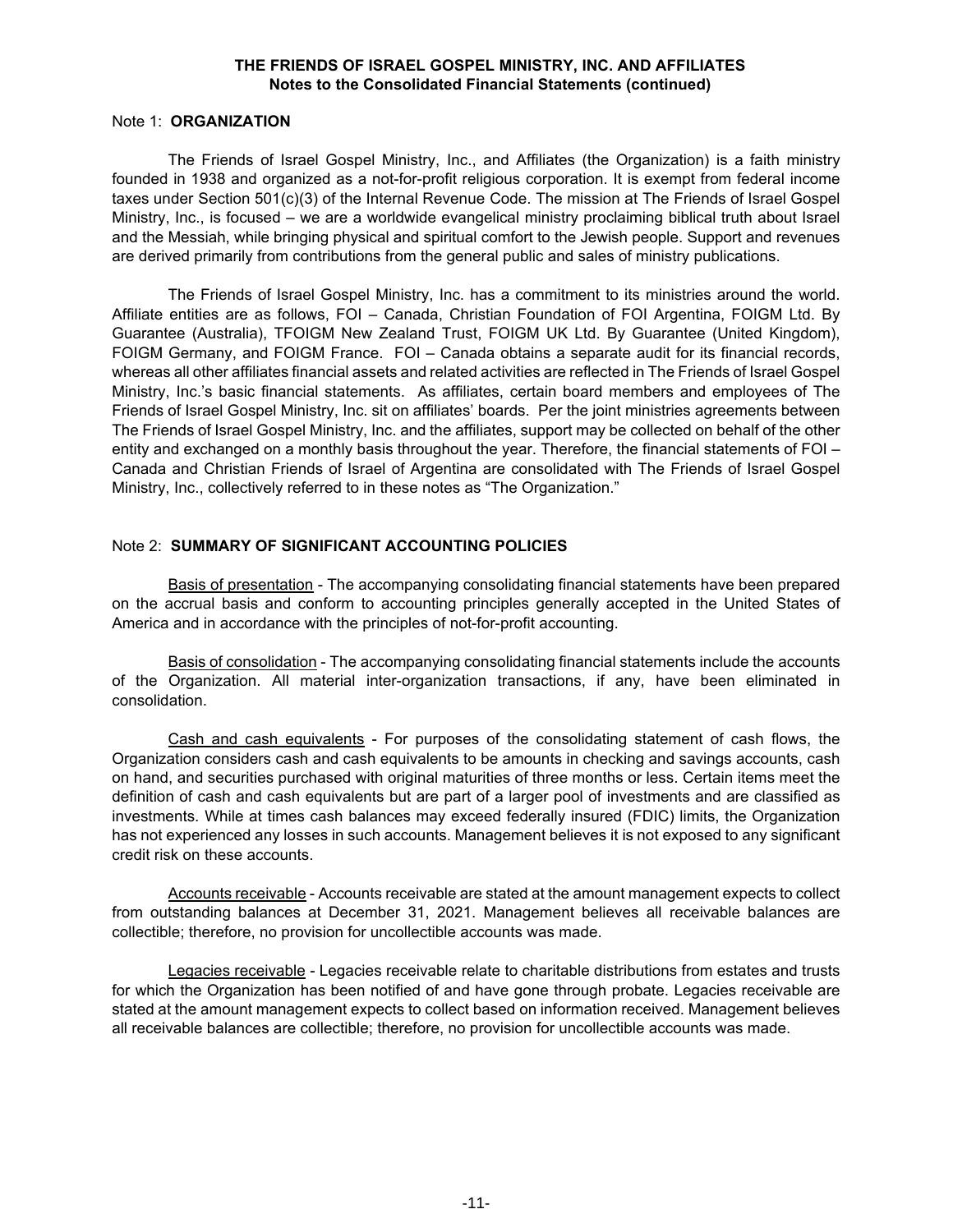#### Note 2: **SUMMARY OF SIGNIFICANT ACCOUNTING POLICIES (continued)**

Inventory - Inventory is stated at the lower of cost or net realizable value and consists of various literature, media, and other items held for sale and distribution. Cost is determined using the average cost basis.

Investments and investment income - Investments are reported at fair value with gains and losses included in the consolidating statement of activities in unrestricted net assets unless a donor or law temporarily or permanently restricts their use. Donated investments are initially recorded at fair value on the date of the gift. Adjustments to the carrying value of the investments are reported in the consolidating statement of unrestricted activities as a component of realized or unrealized gain (losses), except for adjustments to the carrying value of annuity investments which are reported in the consolidating statement of activities as a component of change in actuarial value of annuities and trusts.

Investment income is reported in the consolidating statement of unrestricted activities net external and direct internal investment expenses. The investment income from annuity investments are reported in the consolidating financial statements as a component of change in actuarial value of annuities and trusts.

Property and equipment - Property and equipment are capitalized at cost, or, if donated, at fair value on the date of donation. The Friends of Israel capitalizes assets with a cost basis (or fair value for donated assets) of \$2,000 or greater, and expenditures for repairs and maintenance are expensed when incurred. When items of property and equipment are sold or retired, the related costs and accumulated depreciation are removed from the accounts and any gain or loss is reported as income. Depreciation is recorded on the straight line basis over the following estimated useful lives:

| <b>Buildings</b>                             | 40 years      |
|----------------------------------------------|---------------|
| <b>Building improvements</b>                 | 20 years      |
| Furniture, fixtures, equipment, and vehicles | 5 to 10 years |
| Software                                     | 3 years       |

Annuities payable - The Organization has established a gift annuity plan whereby donors may contribute assets in exchange for the right to receive a fixed dollar annual return during their lifetimes. A portion of the gift annuity is considered to be a charitable contribution at the date of the gift. The difference between the amount provided for the gift annuity and the liability for future payments, determined on an actuarial basis, is recognized as a contribution at the date of the gift. The annuity liability is revalued annually using a discount rate established at the inception of the agreement and appropriate actuarial assumptions. The resulting actuarial gain or loss is recorded as change in actuarial value of annuities in the consolidating statement of activities.

The Organization is required to maintain legally-mandated reserves and follow investment guidelines for the State of New Jersey. At December 31, 2021, the Organization was in compliance with each of these requirements.

Charitable remainder trusts - The Organization is named as beneficiary of various charitable remainder unitrusts and acts as the trustee. The agreements provide for the payment of lifetime distributions to the grantor or other designated beneficiaries. Upon receipt of these agreements, the actuarially determined present value of future payments is recorded as a liability. The remaining portion of the trust attributable to the Organization's future interest is recorded in the consolidating statement of changes in net assets as contributions with donor restriction in the period received. On an annual basis, the present value of the remaining future liability is revalued based upon actuarial assumptions.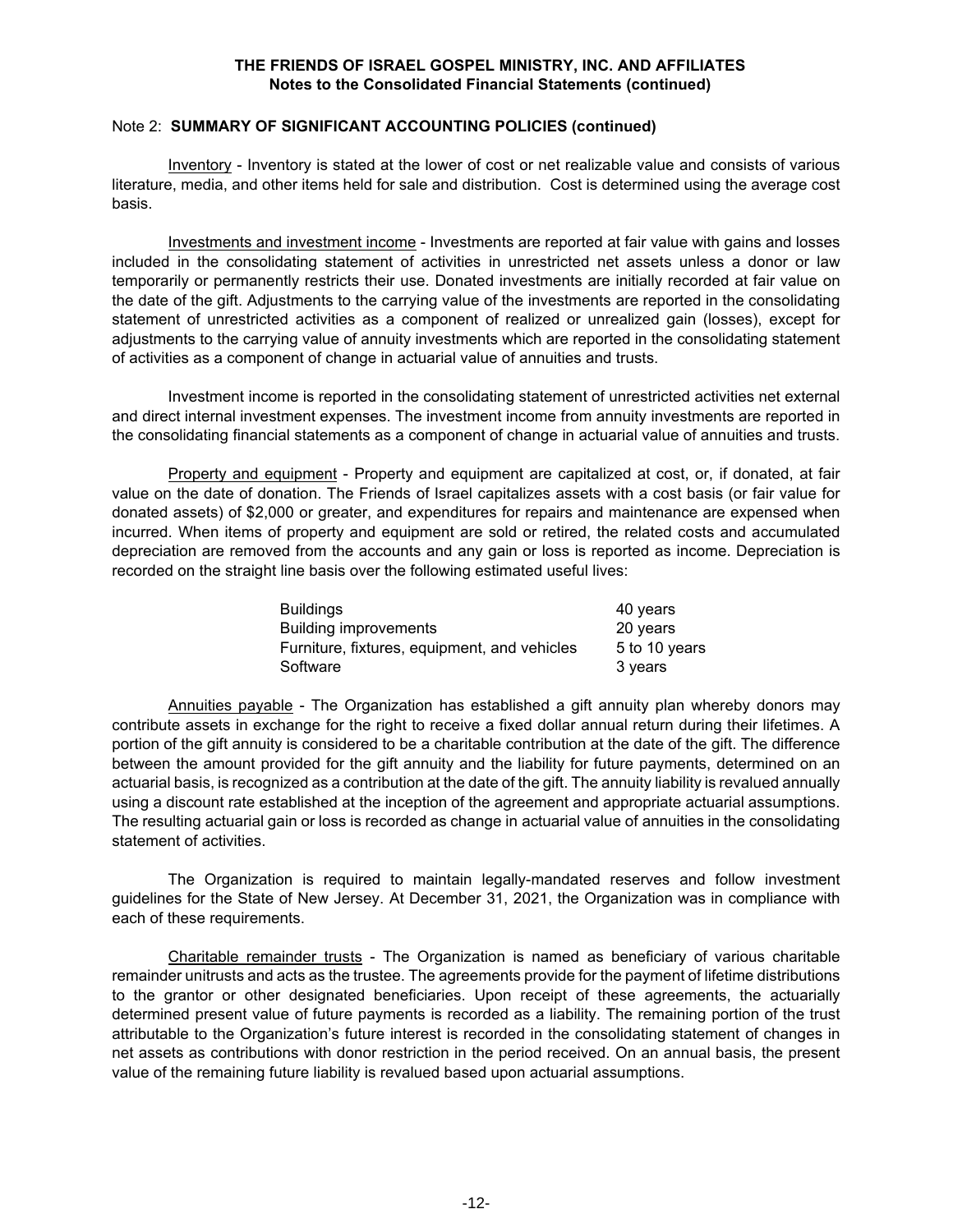#### Note 2: **SUMMARY OF SIGNIFICANT ACCOUNTING POLICIES (continued)**

Net assets – Net assets, revenues, gains, and losses are classified based on the existence of absence of donor or grantor imposed restrictions. Accordingly, net assets and changes therein are classified and reported as follows:

*Net assets without donor restrictions* – Net assets available for use in general operations and not subject to donor (or certain grantor) restrictions.

*Net assets with donor restrictions* – Net assets subject to donor- (or certain grantor-) imposed restrictions. Some donor-imposed restrictions are temporary in nature, such as those that will be met by the passage of time or other events specified by the donor. Other donor-imposed restrictions are perpetual in nature, where the donor stipulates that resources be maintained in perpetuity. Donor-imposed restrictions are released when a restriction expires, that is, when the stipulated time has elapsed, when the stipulated purpose for which the resource was restricted has been fulfilled, or both.

Contributions – The Organization records contributions when received as with or without donor restrictions, depending on the existence or nature of any donor restrictions. All donor support is reported as an increase in net assets with or without donor restrictions depending on the nature of the restriction. When a time restriction expires, or when a use restriction is met, net assets with donor restrictions are reclassified to net assets without donor restrictions and reported in the statement of activities as net assets released from restrictions.

Legacies are recorded as income at the time the Organization has an established right to the legacy and the proceeds are measurable.

The Organization recognizes gifts of property and equipment as unrestricted support unless explicit donor stipulations specify how the donated assets must be used. Absent explicit donor stipulations about how long those long-lived assets must be maintained, the Organization recognizes expirations of donor restrictions when the donated or acquired long-lived assets are placed in service.

Publication revenue - The Organization recognizes revenue from subscriptions during the year in which the respective issue of the Israel My Glory is delivered to the customer. The performance obligation is met over time as each publication is made available to the customer during the year, consequently the Organization recognizes revenue ratably over the course year as each issue is published. The sale of books, literature, and other items are recognized at a point in time when the ordered product is shipped to the customer.

Functional expense allocation - The financial statements report certain categories of expenses that are attributed to more than one program or supporting function. Therefore, expenses that are allocated include occupancy and depreciation, which are allocated on a square footage basis, as well as salaries, payroll taxes, pension, other staff benefits, and insurance, which are allocated on the basis of estimates of time and effort.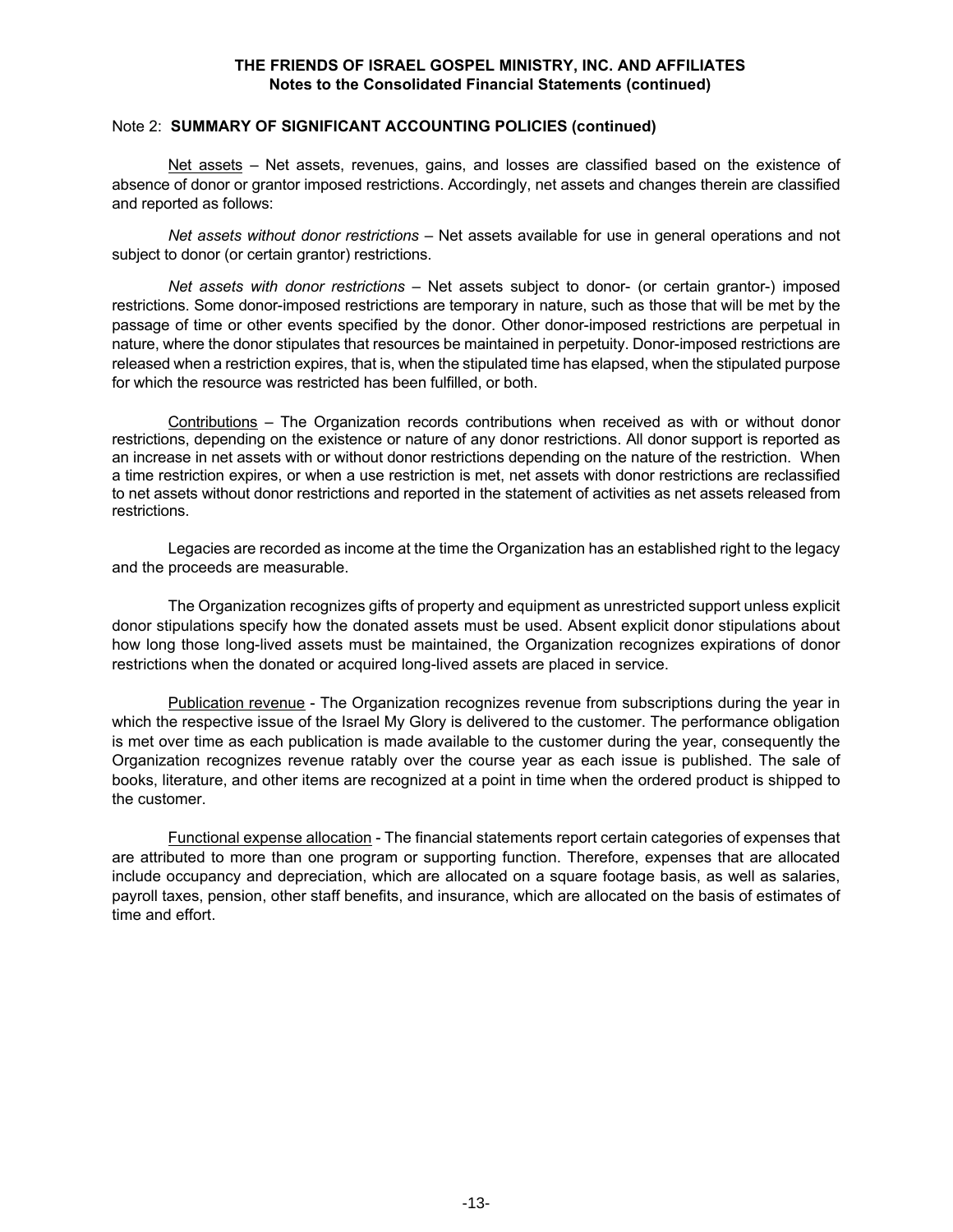#### Note 2: **SUMMARY OF SIGNIFICANT ACCOUNTING POLICIES (continued)**

Income taxes – As a charity, the Organization is exempt from federal income taxes under Section 501(c)(3) of the Internal Revenue Code, except on net income derived from unrelated business activities. The Organization does not have any income from unrelated business activities and believes that it has appropriate support for any tax positions taken, and as such, does not have any uncertain tax positions that are material to the consolidating financial statements.

Advertising expense – The Organization uses advertising to promote its programs among the audience it serves. The costs of advertising are expensed as incurred. Advertising expense was \$181,440 for the year ended December 31, 2021.

#### New accounting pronouncements

*Leases* – Issued in February 2016, Accounting Standards Update (ASU) No. 2016-02 requires lessees to recognize right-of-use assets and lease liabilities on the balance sheet for the rights and obligations created by all leases with terms of more than 12 months. This new accounting will apply to both types of leases—capital (or finance) leases and operating leases. Previously, GAAP has required only capital leases to be recognized on lessee balance sheets. The standard will take effect for fiscal years beginning after December 15, 2021, and for interim periods within fiscal years beginning after December 15, 2022. Early application is permitted. The Organization is assessing the potential impact this guidance will have on its financial statements.

*Financial Instruments—Credit Losses* – Issued in June 2016, Accounting Standards Update (ASU) No. 2016-13 requires a financial asset (or a group of financial assets) measured at amortized cost basis to be presented at the net amount expected to be collected. In addition, credit losses relating to available-forsale debt securities should be recorded through an allowance for credit losses. The standard will take effect for fiscal years beginning after December 15, 2020, and for interim periods within fiscal years beginning after December 15, 2021. Early application will be permitted. The Organization is assessing the potential impact this guidance will have on its financial statements.

## NOTE 3: **LIQUIDITY AND AVAILABILITY**

The Organization receives significant contributions with donor restrictions to be used in accordance with the associated purpose restrictions. In addition, the Organization receives support without donor restrictions; such support has historically represented approximately 60% of annual funding needs, with the remainder funded by product sales, investment income without donor restrictions, appropriated interest earnings from gifts with donor restrictions, and legacy gifts.

The Organization considers income from product sales, investment income without donor restrictions, appropriated earnings from donor-restricted gifts, legacy gifts, and board-designated funds, contributions with or without donor restrictions for use in current and integral programs to be available to meet cash needs for general expenditures. General expenditures include administrative and general expenses, and fundraising expenses.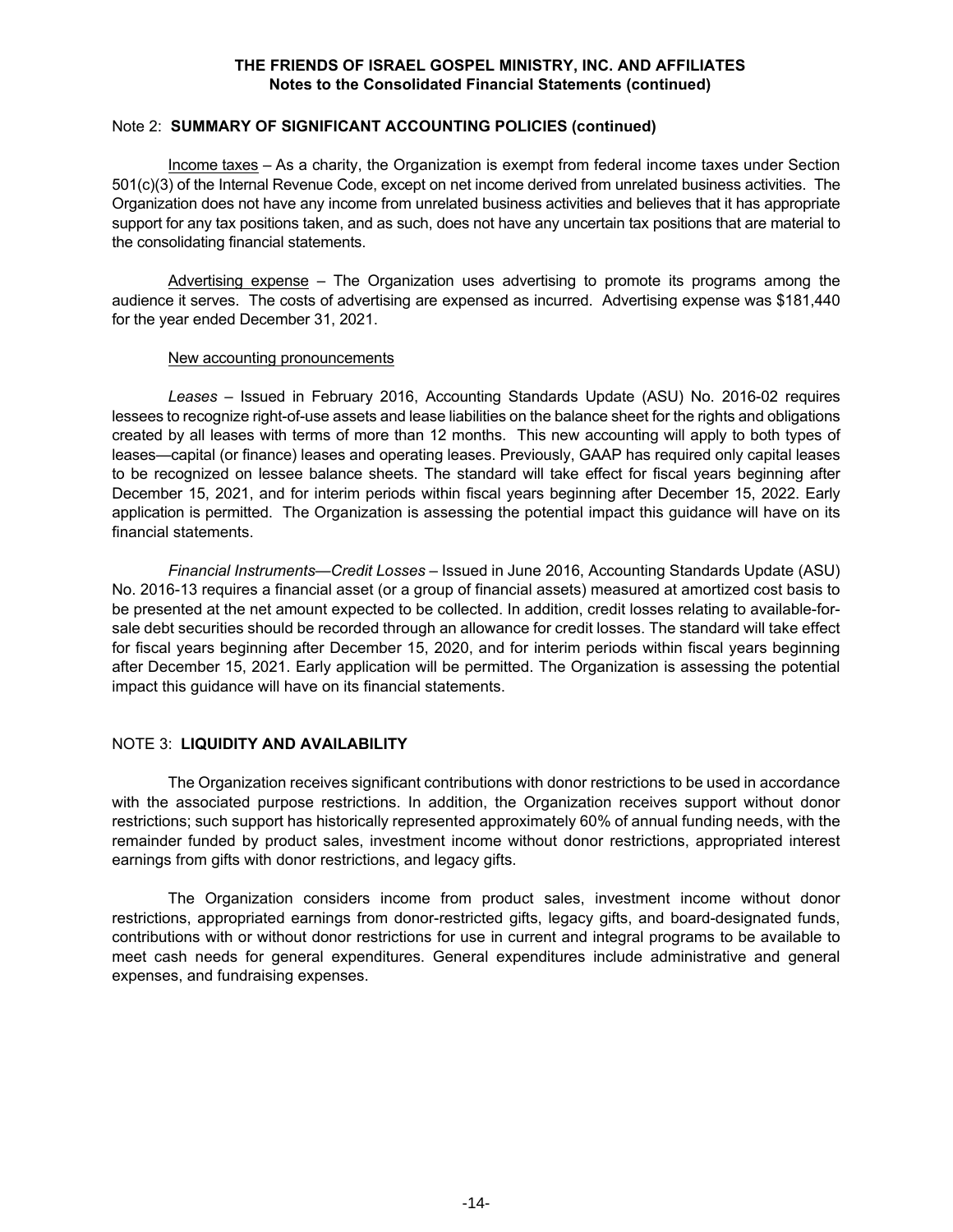### NOTE 3: **LIQUIDITY AND AVAILABILITY (continued)**

The Organization manages its available cash to meet general expenditures following three guiding principles:

- Operating within a prudent range of financial soundness and stability,
- Maintaining adequate liquid assets, and

 Maintaining sufficient reserves to provide reasonable assurance that long term gift annuity commitments and obligations under support received with donor restrictions and board-designated funds that support mission fulfillment will continue to be met, ensuring the sustainability of the Organization.

The Board reviews and approves the operating budget for the succeeding year every fall. Due to this timing, the Organization strives to maintain financial assets available, governed by the Organization's financial and investment policies, to meet general expenditures at a level that represents 100% of program, administrative, general, and fundraising annual expenses.

The Organization's financial assets available within one year to meet cash needs for general expenditures are as follows:

|                                               | FOI - USA       | FOI - Canada    | Total           |
|-----------------------------------------------|-----------------|-----------------|-----------------|
| Financial assets:                             |                 |                 |                 |
| Cash and cash equivalents                     | \$<br>1,798,241 | \$<br>212,968   | \$<br>2,011,209 |
| Investments                                   | 2,237,489       | 1,928,267       | 4,165,756       |
| Accounts receivable                           | 5,851           | 1,807           | 7,658           |
| Legacies receivable                           | 125,000         |                 | 125,000         |
| Harmonized sales taxes recoverable            |                 | 21,210          | 21,210          |
| Assets held under split-interest agreements - |                 |                 |                 |
| revocable trusts                              | 46,149          |                 | 46,149          |
| Assets held under split-interest agreements - |                 |                 |                 |
| irrevocable trusts                            | 501,611         |                 | 501,611         |
| Assets held under split-interest agreements - |                 |                 |                 |
| annuities                                     | 6,737,369       |                 | 6,737,369       |
|                                               |                 |                 |                 |
| <b>Total financial assets</b>                 | 11,451,710      | 2,164,252       | 13,615,962      |
| Less amounts not available to be used         |                 |                 |                 |
| within one year for general expenditures:     |                 |                 |                 |
| Net assets - designated by board as           |                 |                 |                 |
| reserve for debt retirement                   | 268,000         |                 | 268,000         |
| Net assets with donor                         |                 |                 |                 |
| restrictions - purpose restricted             | 6,275,789       | 207,767         | 6,483,556       |
| Deferred compensation                         | 115,226         |                 | 115,226         |
| Financial assets available within one year to |                 |                 |                 |
| meet cash needs                               |                 |                 |                 |
| for general expenditures within one year      | 4,792,695<br>\$ | 1,956,485<br>\$ | 6,749,180<br>\$ |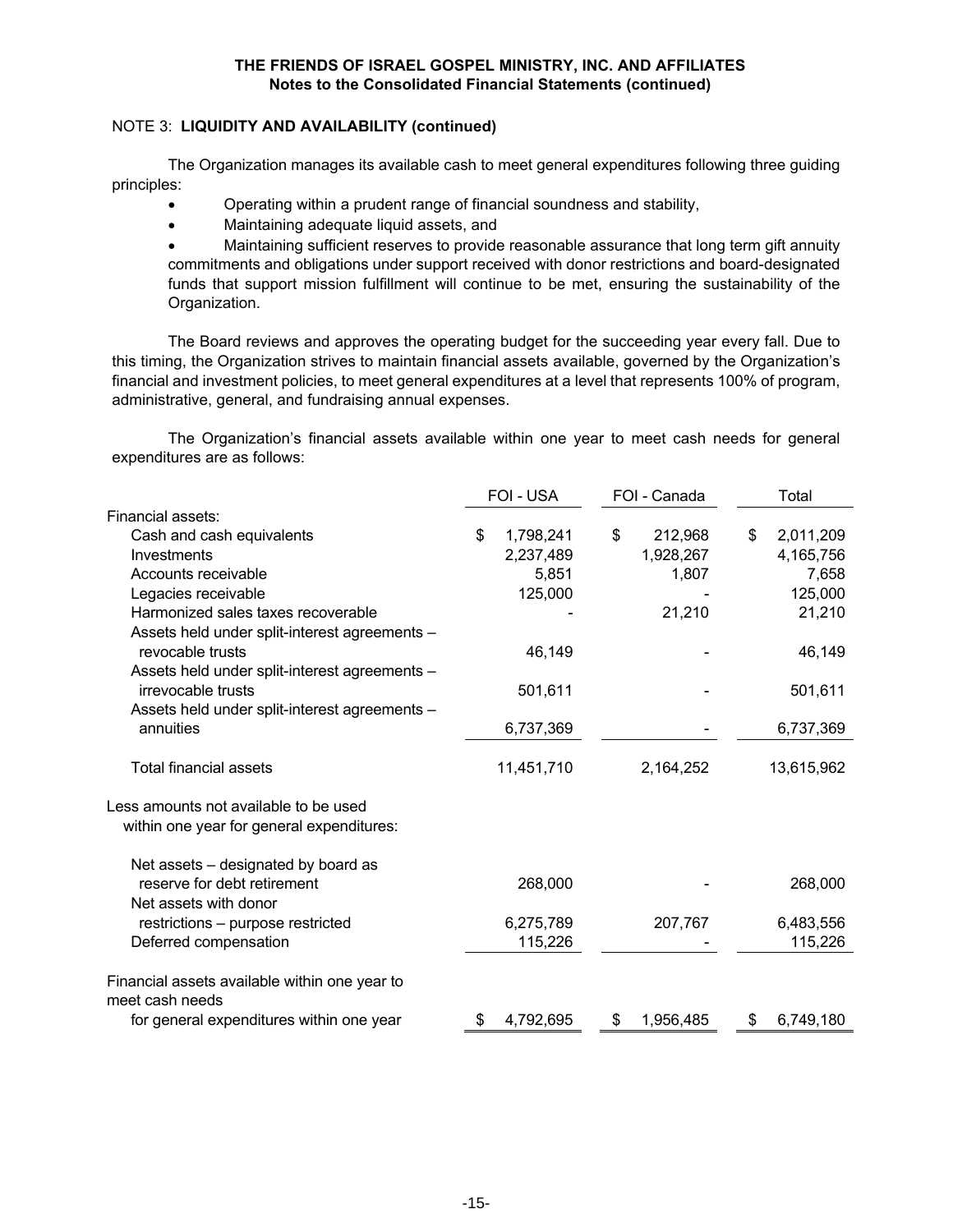#### Note 4: **INVESTMENTS**

|                                                    | FOI-USA                  | FOI - Canada    | Total                       |  |  |  |
|----------------------------------------------------|--------------------------|-----------------|-----------------------------|--|--|--|
| US equity mutual funds<br><b>Equity securities</b> | \$3,152,241<br>6,455,721 | \$<br>1,092,982 | 3,152,241<br>S<br>7,548,703 |  |  |  |
| US government bonds<br>Foreign bonds               | 5,756                    | 194,855         | 5,756<br>194,855            |  |  |  |
| State of Israel bonds                              | 200,806                  |                 | 200,806                     |  |  |  |
|                                                    | 9,814,524                | 1,287,837       | \$11,102,361                |  |  |  |

Unrestricted investments at fair value consist of the following as of December 31, 2021:

FOI – USA has (\$291,906) in money market funds due to a timing difference related to the purchase of investments as of December 31, 2021. FOI – Canada has \$640,430 in money market funds as of December 31, 2021.

Investments were held for the following purposes as of December 31, 2021:

|                                                                     | FOI-USA   | FOI - Canada    | Total            |
|---------------------------------------------------------------------|-----------|-----------------|------------------|
| McAlpine scholarship                                                | \$        | \$<br>111,058   | \$<br>111,058    |
| Assets held under split-interest<br>agreements - revocable trusts   | 46,149    |                 | 46,149           |
| Assets held under split-interest<br>agreements - irrevocable trusts | 501.611   |                 | 501,611          |
| Assets held under split-interest<br>agreements - annuities          | 6,737,369 |                 | 6,737,369        |
| Promissory note                                                     | 458,538   |                 | 458,538          |
| Deferred compensation                                               | 265,881   |                 | 265,309          |
| Unrestricted                                                        | 1,513,070 | 1,176,779       | 2,690,421        |
|                                                                     | 9,522,618 | \$<br>1,287,837 | 10,810,455<br>\$ |

The present value of the annuity agreements was determined by actuarial calculation and was based on the interest rates for Single Stipulated Payment Immediate Annuities under standard valuation law.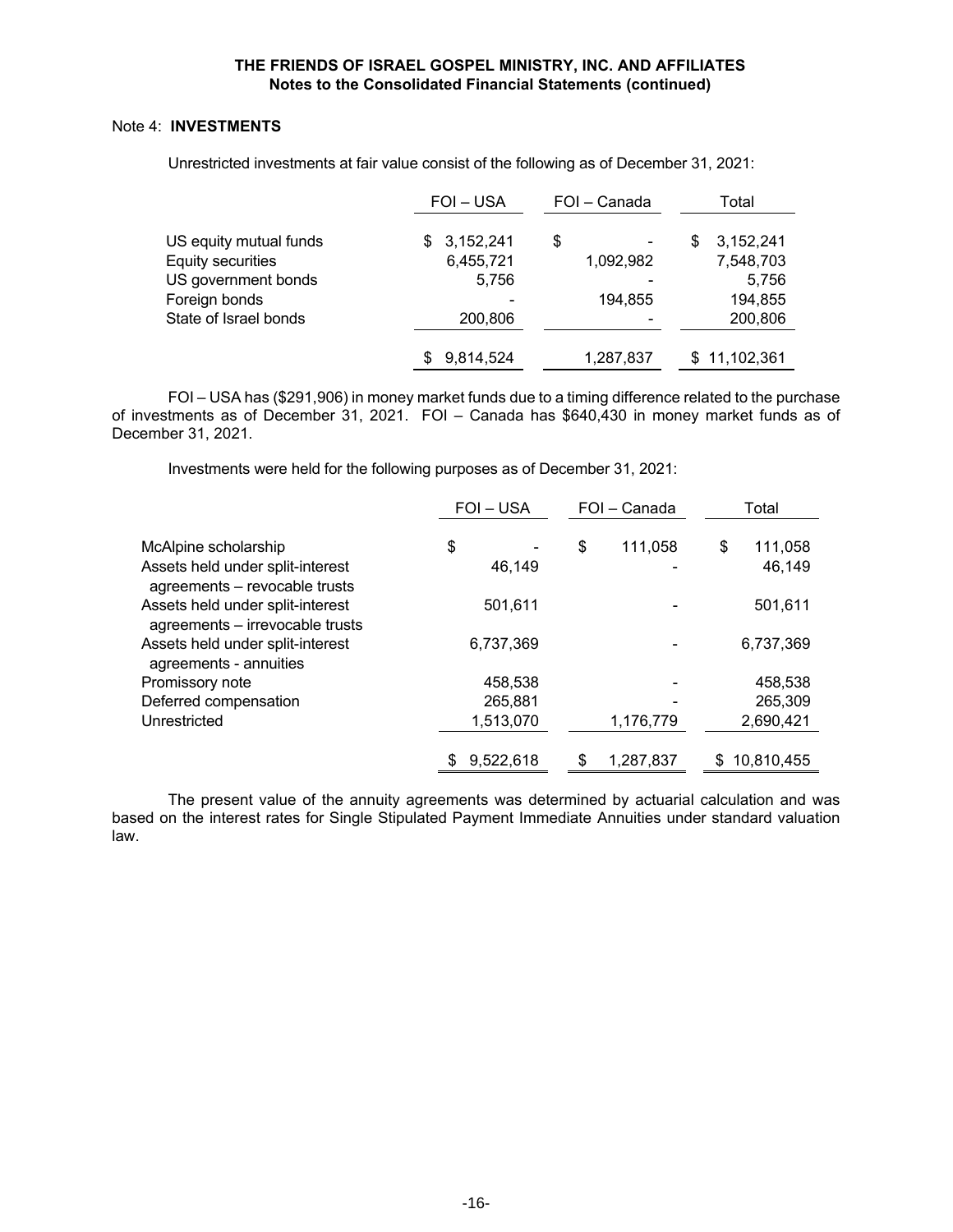#### Note 4: **INVESTMENTS (continued)**

Investment return on investments consist of the following as of December 31, 2021:

|                                                                            | FOI-USA<br>Unrestricted                | FOI-USA<br>Promissory<br><b>Notes</b> | FOI-USA<br>Deferred<br>Compensation | <b>FOI-USA</b><br>Subtotal                | $FOI -$<br>Canada      | Total                                      |
|----------------------------------------------------------------------------|----------------------------------------|---------------------------------------|-------------------------------------|-------------------------------------------|------------------------|--------------------------------------------|
| Interest and dividend income<br>Realized gains (losses)<br>Investment fees | \$<br>79,427<br>(26,094)<br>(131, 283) | 27,068<br>\$<br>(360,081)<br>(544)    | \$<br>16,914<br>(28, 967)<br>(657)  | 123,409<br>\$<br>(415, 142)<br>(132, 484) | \$<br>41.317<br>37,759 | 164,726<br>\$.<br>(377, 383)<br>(132, 484) |
| Investment income                                                          | (77, 950)                              | (333, 557)                            | (12, 710)                           | (424, 217)                                | 79,076                 | (345, 141)                                 |
| Net unrealized gain                                                        | 23,788                                 | 285,086                               | (56, 986)                           | 251,888                                   | 73,505                 | 325,393                                    |
|                                                                            | (54, 162)<br>\$                        | \$ (48, 471)                          | (69, 696)<br>\$                     | \$(172,329)                               | 152,581<br>\$          | (19, 748)<br>S                             |

Management of the Organization believes that the Organization is in full compliance with the New Jersey Uniform Prudent Management of Institutional Funds Act and the three areas of fiduciary responsibility attributed to the Organization and its Board in the handling of invested funds. The Organization has acted in a deliberate and prudent manner in the selection of its investment advisor and avoids conflicts of interest between the Organization, Board, and investment advisor. The Organization maintains written policies and procedures setting forth appropriate investment policy. Finally, there are regular reviews and reporting of the performance of the invested funds reflecting comparison to accepted performance standards.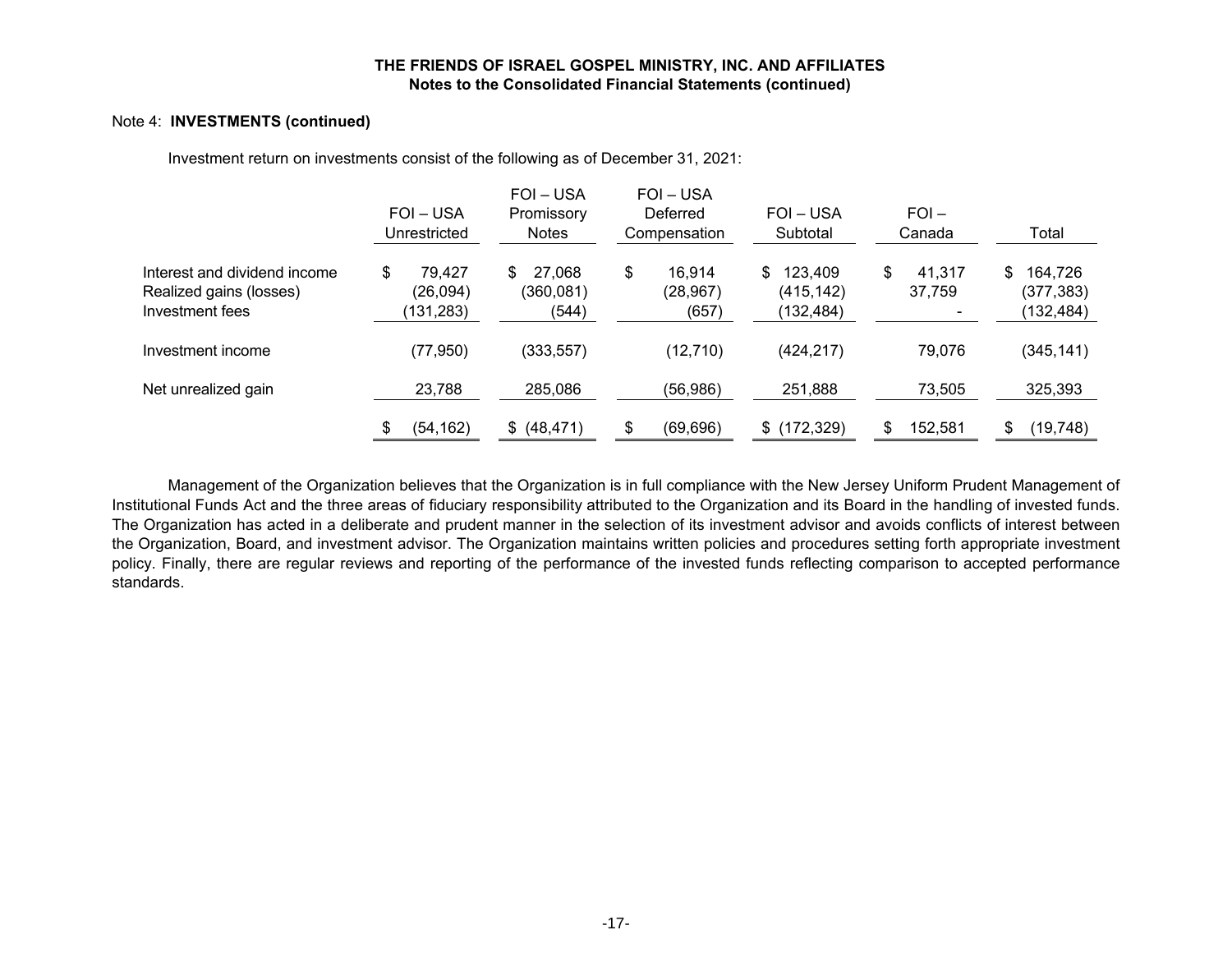#### Note 5: **FAIR VALUE MEASUREMENT**

Fair value is the exchange price that would be received to sell an asset or paid to transfer a liability (an exit price) in the principal or most advantageous market for the asset or liability in an orderly transaction between market participants on the measurement date. A three-level disclosure hierarchy has been established to indicate the level of judgment used to estimate fair value measurements:

Level 1 – Uses unadjusted quoted prices that are available in active markets for identical assets or liabilities as of the reporting date.

Level 2 – Uses inputs other than Level 1 that are either directly or indirectly observable as of the reporting date through correlation with market data, including quoted prices for similar assets and liabilities in active markets and quoted prices in markets that are not active. Level 2 also includes assets and liabilities valued using models or other pricing methodologies that do not require significant judgment because the input assumptions used in the models, such as interest rates and volatility factors, are corroborated by readily observable data.

Level 3 – Uses inputs that are unobservable, supported by little or no market activity and reflect significant management judgment. These values are generally determined using pricing models that utilize management's estimates of market participant assumptions.

In general, and where applicable, the Organization use quoted prices in active markets for identical assets or liabilities to determine fair value. This pricing methodology applies to our Level 1 investments such as fixed income mutual funds and equity securities. If quoted prices in active markets for identical assets or liabilities are not available to determine fair value, then the Organization use quoted prices for similar assets and liabilities or inputs other than the quoted prices that are observable either directly or indirectly. These investments are included in Level 2 and consist primarily of bonds/obligations and State of Israel bonds.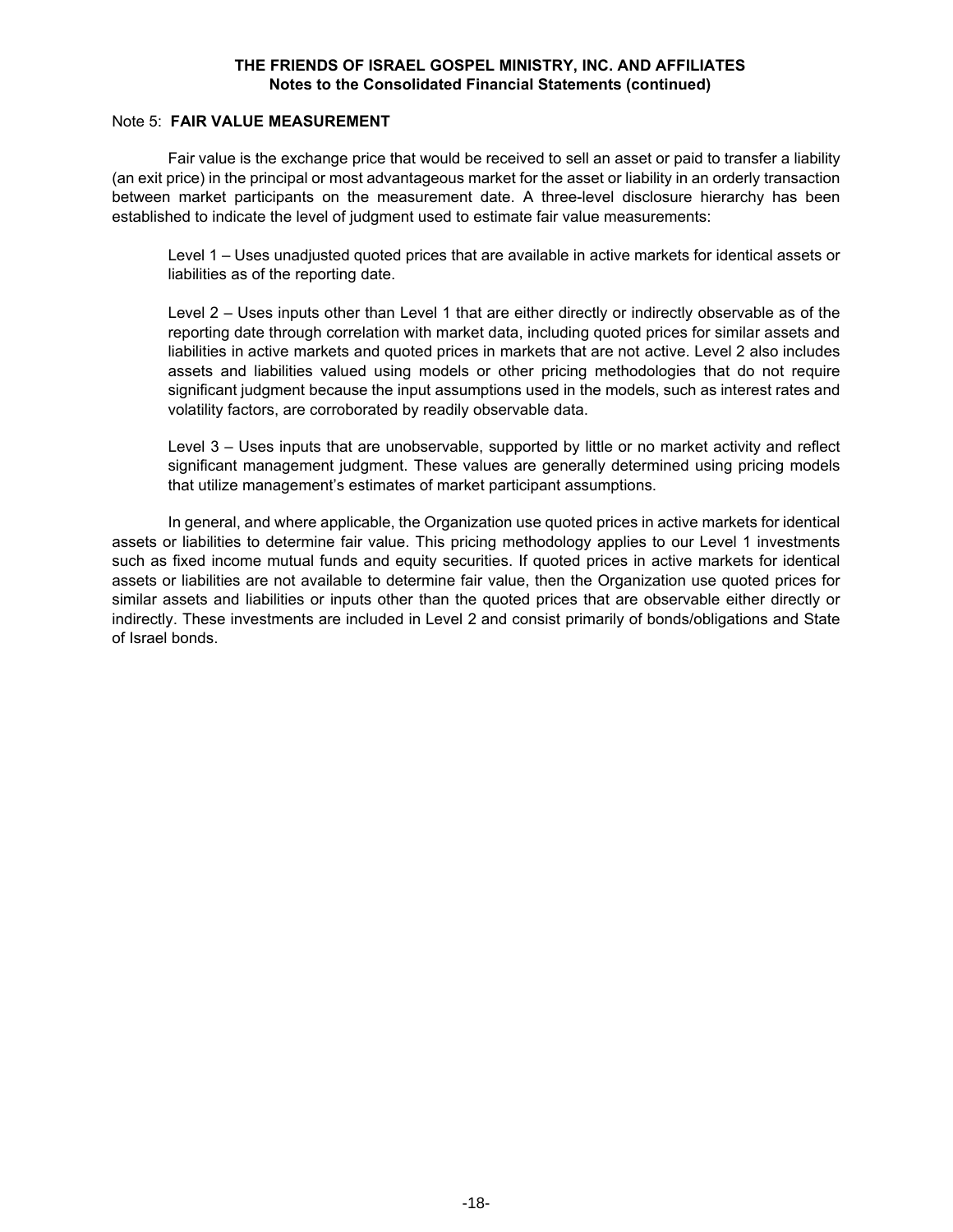### Note 5: **FAIR VALUE MEASUREMENT (continued)**

For FOI – USA, the tables below set forth, by level, our financial assets and liabilities that were accounted for at fair value as of December 31, 2021. The table does not include either cash on hand or assets that are measured at historical cost or any basis other than fair value.

|                                    | Fair Value Measurements as of December 31, 2021 |           |    |                                                                            |    |                                                  |                                                    |  |
|------------------------------------|-------------------------------------------------|-----------|----|----------------------------------------------------------------------------|----|--------------------------------------------------|----------------------------------------------------|--|
|                                    |                                                 | Total     |    | Quoted prices<br>in active<br>markets for<br>identical assets<br>(Level 1) |    | Significant<br>observable<br>inputs<br>(Level 2) | Significant<br>unobservable<br>inputs<br>(Level 3) |  |
| Investments<br><b>Common Stock</b> |                                                 |           |    |                                                                            |    |                                                  |                                                    |  |
| <b>Communication services</b>      | \$                                              | 2,018     | \$ | 2,018                                                                      | \$ |                                                  | \$                                                 |  |
| Diversified emerging markets       |                                                 | 49,164    |    | 49,164                                                                     |    |                                                  |                                                    |  |
| Foreign large growth               |                                                 | 89,534    |    | 89,534                                                                     |    |                                                  |                                                    |  |
| Foreign large value                |                                                 | 41,798    |    | 41,798                                                                     |    |                                                  |                                                    |  |
| Intermediate core-plus bond        |                                                 | 205,512   |    | 205,512                                                                    |    |                                                  |                                                    |  |
| Large growth                       |                                                 | 65,394    |    | 65,394                                                                     |    |                                                  |                                                    |  |
| Large value                        |                                                 | 98,618    |    | 98,618                                                                     |    |                                                  |                                                    |  |
| Mid-cap growth                     |                                                 | 16,442    |    | 16,442                                                                     |    |                                                  |                                                    |  |
| Mid-cap value                      |                                                 | 16,536    |    | 16,536                                                                     |    |                                                  |                                                    |  |
| Small blend                        |                                                 | 16,432    |    | 16,432                                                                     |    |                                                  |                                                    |  |
| Small growth                       |                                                 | 8,263     |    | 8,263                                                                      |    |                                                  |                                                    |  |
| World large-stock growth           |                                                 | 1,493     |    | 1,493                                                                      |    |                                                  |                                                    |  |
| Equity US mutual funds             |                                                 |           |    |                                                                            |    |                                                  |                                                    |  |
| High yield bond                    |                                                 | 53,761    |    | 53,761                                                                     |    |                                                  |                                                    |  |
| Short-term bond                    |                                                 | 1,390,241 |    | 1,390,241                                                                  |    |                                                  |                                                    |  |
| Ultrashort bond                    |                                                 | 32,887    |    | 32,887                                                                     |    |                                                  |                                                    |  |
| Total investments                  |                                                 | 2,088,093 | \$ | 2,088,093                                                                  | \$ |                                                  |                                                    |  |

FOI – USA has \$149,396 in money market funds as of December 31, 2021.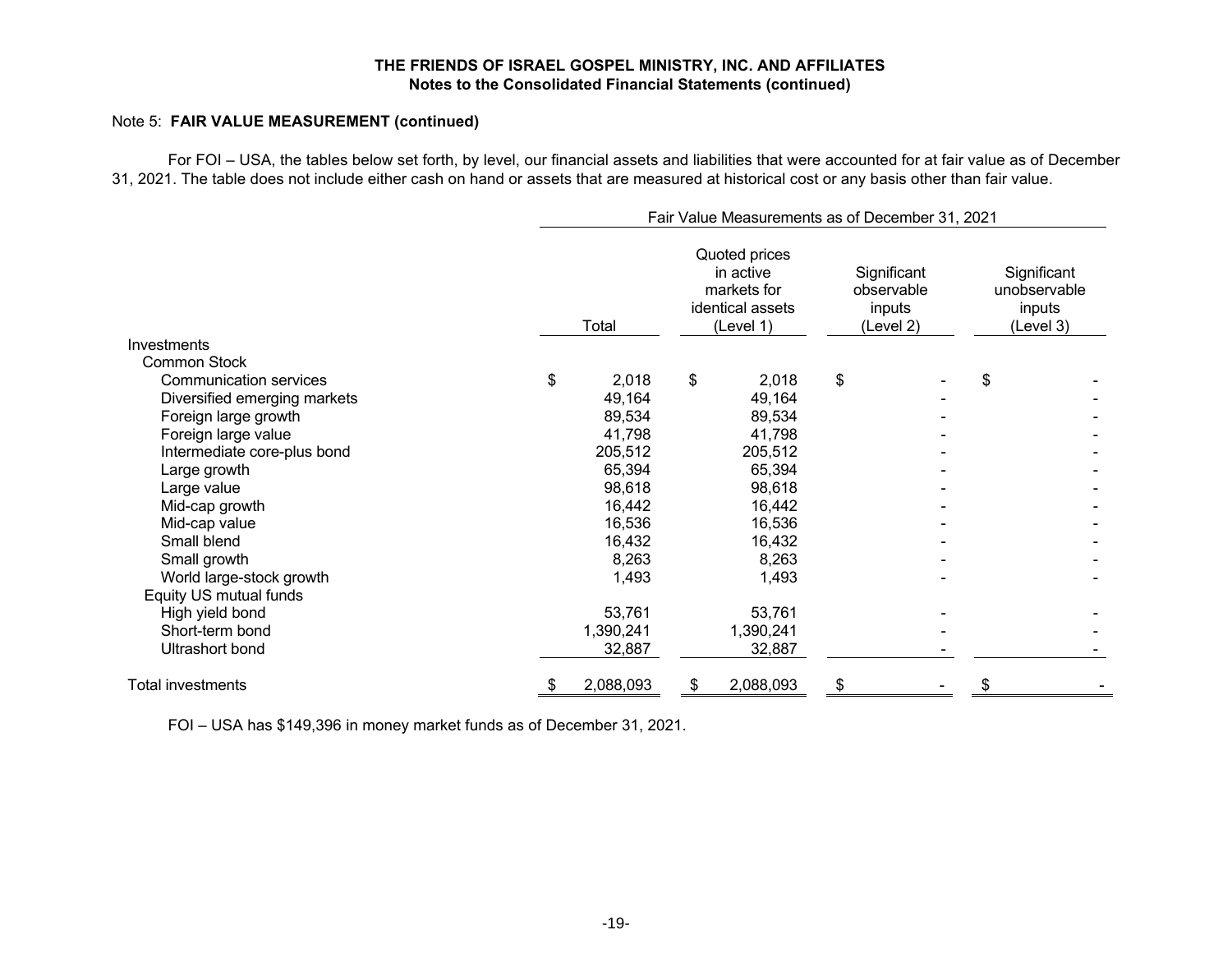## Note 5: **FAIR VALUE MEASUREMENT (continued)**

| FOI-USA (continued)                                                            | Fair Value Measurements as of December 31, 2021 (continued) |         |    |                                                                            |    |                                                  |                                                    |  |
|--------------------------------------------------------------------------------|-------------------------------------------------------------|---------|----|----------------------------------------------------------------------------|----|--------------------------------------------------|----------------------------------------------------|--|
|                                                                                |                                                             | Total   |    | Quoted prices<br>in active<br>markets for<br>identical assets<br>(Level 1) |    | Significant<br>observable<br>inputs<br>(Level 2) | Significant<br>unobservable<br>inputs<br>(Level 3) |  |
| Assets held under split-interest agreements - revocable<br><b>Common Stock</b> |                                                             |         |    |                                                                            |    |                                                  |                                                    |  |
| Intermediate government<br>Equity US mutual funds                              | \$                                                          | 17,071  | \$ | 17,071                                                                     | \$ |                                                  | \$                                                 |  |
| Corporate bond                                                                 |                                                             | 6,679   |    | 6,679                                                                      |    |                                                  |                                                    |  |
| Long-term bond                                                                 |                                                             | 16,418  |    | 16,418                                                                     |    |                                                  |                                                    |  |
| Short-term bond                                                                |                                                             | 5,981   |    | 5,981                                                                      |    |                                                  |                                                    |  |
|                                                                                | S.                                                          | 46,149  | \$ | 46,149                                                                     | \$ |                                                  | \$                                                 |  |
| Assets held under split- interest agreements - irrevocable<br>Common stock     |                                                             |         |    |                                                                            |    |                                                  |                                                    |  |
| Allocation- 30% to 50% equity                                                  | \$                                                          | 43,129  | \$ | 43,129                                                                     | \$ |                                                  | \$                                                 |  |
| Allocation- 50% to 70% equity                                                  |                                                             | 76,595  |    | 76,595                                                                     |    |                                                  |                                                    |  |
| Large value                                                                    |                                                             | 16,481  |    | 16,481                                                                     |    |                                                  |                                                    |  |
| World allocation                                                               |                                                             | 69,295  |    | 69,295                                                                     |    |                                                  |                                                    |  |
| World large-stock growth                                                       |                                                             | 31,667  |    | 31,667                                                                     |    |                                                  |                                                    |  |
| Equity US mutual funds                                                         |                                                             |         |    |                                                                            |    |                                                  |                                                    |  |
| High yield bond                                                                |                                                             | 215,053 |    | 215,053                                                                    |    |                                                  |                                                    |  |
| Short-term bond                                                                |                                                             | 27,933  |    | 27,933                                                                     |    |                                                  |                                                    |  |
| US Government bonds/obligations                                                |                                                             | 5,756   |    |                                                                            |    | 5,756                                            |                                                    |  |
|                                                                                | \$                                                          | 485,909 | \$ | 480,153                                                                    | \$ | 5,756                                            | \$                                                 |  |

FOI – USA has \$15,702 in money market funds, related to assets held under split-interest agreements-irrevocable as of December 31, 2021.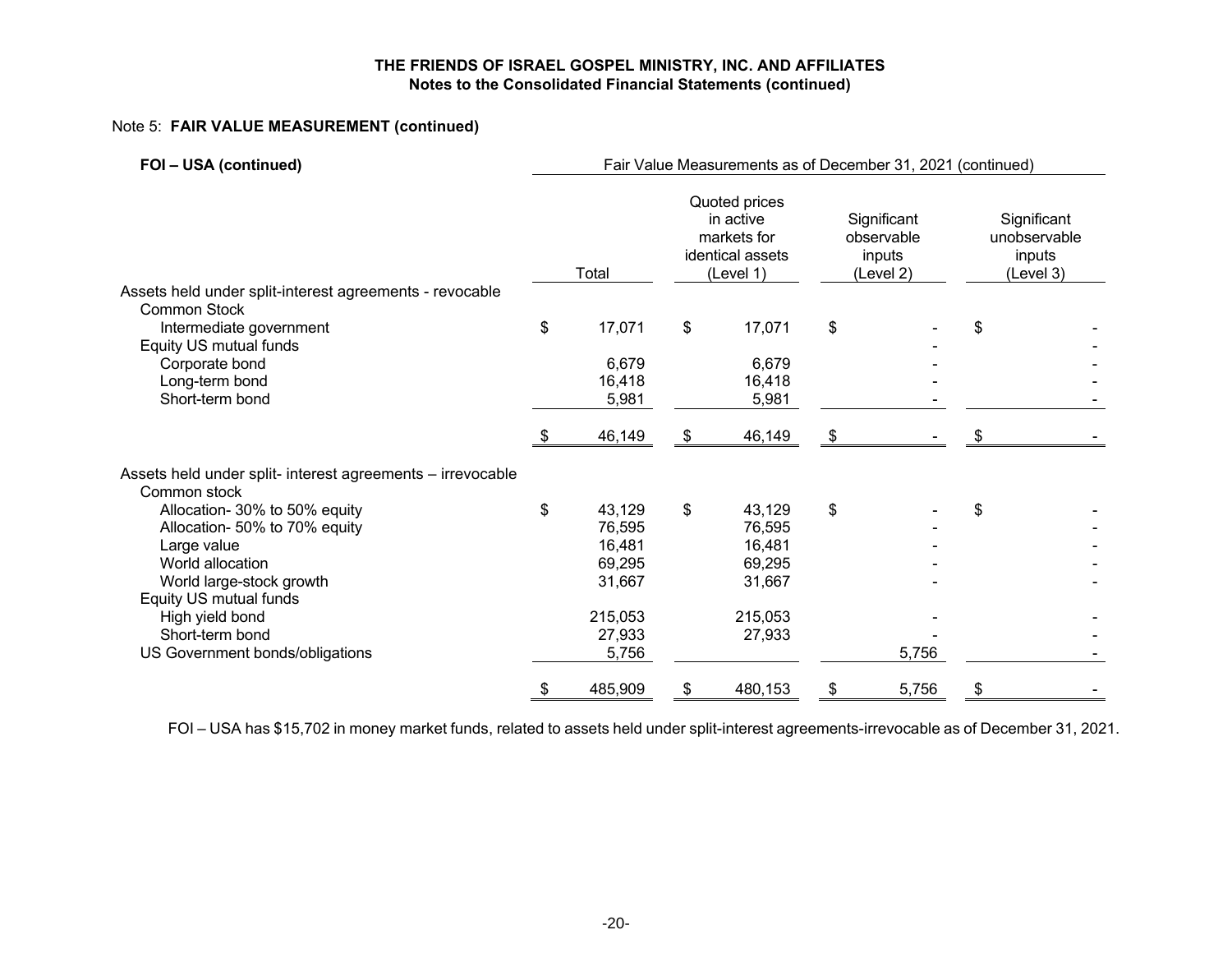## Note 5: **FAIR VALUE MEASUREMENT (continued)**

| FOI - USA (continued)                                                   | Fair Value Measurements as of December 31, 2021 (continued) |           |    |                                                                            |    |                                                  |    |                                                    |  |
|-------------------------------------------------------------------------|-------------------------------------------------------------|-----------|----|----------------------------------------------------------------------------|----|--------------------------------------------------|----|----------------------------------------------------|--|
|                                                                         |                                                             | Total     |    | Quoted prices<br>in active<br>markets for<br>identical assets<br>(Level 1) |    | Significant<br>observable<br>inputs<br>(Level 2) |    | Significant<br>unobservable<br>inputs<br>(Level 3) |  |
| Assets held under split-interest agreements - annuities<br>Common stock |                                                             |           |    |                                                                            |    |                                                  |    |                                                    |  |
| Allocation- 30% to 50% equity                                           | \$                                                          | 8,162     | \$ | 8,162                                                                      | \$ |                                                  | \$ |                                                    |  |
| Allocation- 50% to 70% equity                                           |                                                             | 25,238    |    | 25,238                                                                     |    |                                                  |    |                                                    |  |
| Diversified emerging markets                                            |                                                             | 551,302   |    | 551,302                                                                    |    |                                                  |    |                                                    |  |
| Foreign large growth                                                    |                                                             | 880,723   |    | 880,723                                                                    |    |                                                  |    |                                                    |  |
| Foreign large value                                                     |                                                             | 392,398   |    | 392,398                                                                    |    |                                                  |    |                                                    |  |
| Foreign Small/Mid Growth                                                |                                                             | 1,315     |    | 1,315                                                                      |    |                                                  |    |                                                    |  |
| Intermediate Core-Plus Bond                                             |                                                             | 1,365,374 |    | 1,365,374                                                                  |    |                                                  |    |                                                    |  |
| Large growth                                                            |                                                             | 802,268   |    | 802,268                                                                    |    |                                                  |    |                                                    |  |
| Large value                                                             |                                                             | 1,055,390 |    | 1,055,390                                                                  |    |                                                  |    |                                                    |  |
| Mid-cap growth                                                          |                                                             | 124,151   |    | 124,151                                                                    |    |                                                  |    |                                                    |  |
| Mid-cap value                                                           |                                                             | 187,620   |    | 187,620                                                                    |    |                                                  |    |                                                    |  |
| Small blend                                                             |                                                             | 123,797   |    | 123,797                                                                    |    |                                                  |    |                                                    |  |
| Small growth                                                            |                                                             | 61,843    |    | 61,843                                                                     |    |                                                  |    |                                                    |  |
| World large-stock blend                                                 |                                                             | 5,409     |    | 5,409                                                                      |    |                                                  |    |                                                    |  |
| World large-stock growth                                                |                                                             | 5,289     |    | 5,289                                                                      |    |                                                  |    |                                                    |  |
| Equity US mutual funds                                                  |                                                             |           |    |                                                                            |    |                                                  |    |                                                    |  |
| High yield bond                                                         |                                                             | 189,718   |    | 189,718                                                                    |    |                                                  |    |                                                    |  |
| Large blend                                                             |                                                             | 11,901    |    | 11,901                                                                     |    |                                                  |    |                                                    |  |
| Short-term bond                                                         |                                                             | 1,049,076 |    | 1,049,076                                                                  |    |                                                  |    |                                                    |  |
| Ultrashort bond                                                         |                                                             | 124,151   |    | 124,151                                                                    |    |                                                  |    |                                                    |  |
| World bond                                                              |                                                             | 28,442    |    | 28,442                                                                     |    |                                                  |    |                                                    |  |
| State of Israel bonds                                                   |                                                             | 200,806   |    |                                                                            |    | 200,806                                          |    |                                                    |  |
|                                                                         | \$                                                          | 7,194,373 | \$ | 6,993,567                                                                  | \$ | 200,806                                          | \$ |                                                    |  |

FOI – USA has (\$457,004) in money market funds due to a timing difference related to the purchase of investments as of December 31, 2021.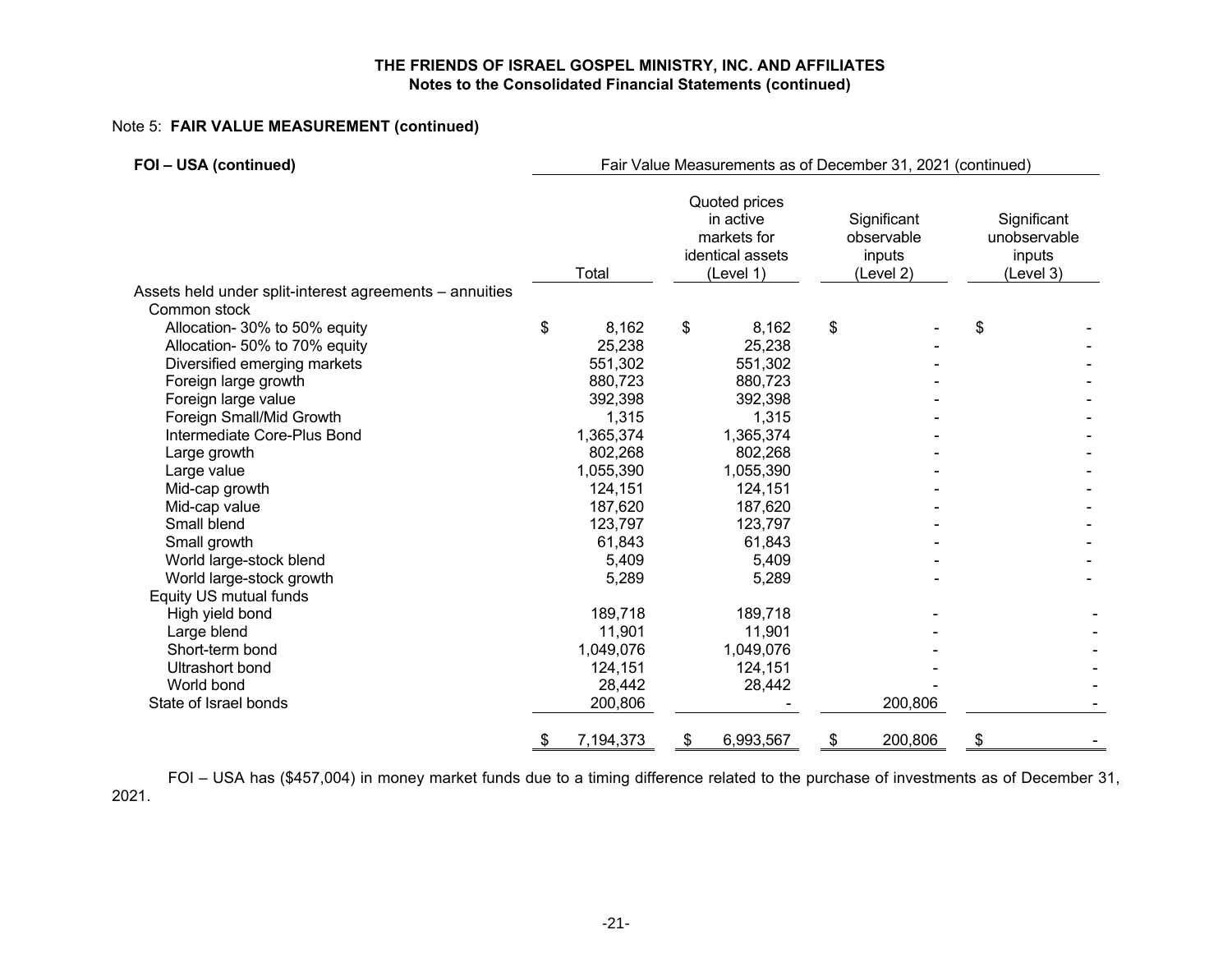## Note 5: **FAIR VALUE MEASUREMENT (continued)**

For FOI – Canada, the tables below set forth, by level, our financial assets and liabilities that were accounted for at fair value as of December 31, 2021. The table does not include either cash on hand or assets that are measured at historical cost or any basis other than fair value.

|                                                         | Fair Value Measurements as of December 31, 2021 (continued) |           |    |                                                                            |    |                                                  |    |                                                    |
|---------------------------------------------------------|-------------------------------------------------------------|-----------|----|----------------------------------------------------------------------------|----|--------------------------------------------------|----|----------------------------------------------------|
|                                                         |                                                             | Total     |    | Quoted prices<br>in active<br>markets for<br>identical assets<br>(Level 1) |    | Significant<br>observable<br>inputs<br>(Level 2) |    | Significant<br>unobservable<br>inputs<br>(Level 3) |
| Assets held under split-interest agreements - annuities |                                                             |           |    |                                                                            |    |                                                  |    |                                                    |
| Short-term fixed income                                 |                                                             |           |    |                                                                            |    |                                                  |    |                                                    |
| Canadian bank paper                                     | \$                                                          | 42,085    | \$ | 42,085                                                                     | \$ |                                                  | \$ |                                                    |
| Corporate bonds                                         |                                                             | 11,397    |    | 11,397                                                                     |    |                                                  |    |                                                    |
| <b>Provincial bonds</b>                                 |                                                             | 32,873    |    | 32,873                                                                     |    |                                                  |    |                                                    |
| Medium-term fixed income                                |                                                             |           |    |                                                                            |    |                                                  |    |                                                    |
| Corporate bonds                                         |                                                             | 48,797    |    | 48,797                                                                     |    |                                                  |    |                                                    |
| Provincial bonds                                        |                                                             | 50,156    |    | 50,156                                                                     |    |                                                  |    |                                                    |
| Long-term fixed income                                  |                                                             |           |    |                                                                            |    |                                                  |    |                                                    |
| Canadian corporate fixed income funds                   |                                                             | 70,545    |    | 70,545                                                                     |    |                                                  |    |                                                    |
| Corporate bonds                                         |                                                             | 9,546     |    | 9,546                                                                      |    |                                                  |    |                                                    |
| US equity                                               |                                                             |           |    |                                                                            |    |                                                  |    |                                                    |
| Common stocks                                           |                                                             | 297,032   |    | 297,032                                                                    |    |                                                  |    |                                                    |
| Canadian equity                                         |                                                             |           |    |                                                                            |    |                                                  |    |                                                    |
| Canadian equity ETF                                     |                                                             | 8,901     |    | 8,901                                                                      |    |                                                  |    |                                                    |
| Common stocks                                           |                                                             | 305,576   |    | 305,576                                                                    |    |                                                  |    |                                                    |
| International equity                                    |                                                             |           |    |                                                                            |    |                                                  |    |                                                    |
| Common stocks                                           |                                                             | 209,948   |    | 209,948                                                                    |    |                                                  |    |                                                    |
| Equity miscellaneous                                    |                                                             | 6,127     |    | 6,127                                                                      |    |                                                  |    |                                                    |
| Other fixed income                                      |                                                             |           |    |                                                                            |    |                                                  |    |                                                    |
| Global fixed income funds                               |                                                             | 89,341    |    |                                                                            |    | 89,341                                           |    |                                                    |
| Fixed income mutual funds                               |                                                             |           |    |                                                                            |    |                                                  |    |                                                    |
| Aggregate bond                                          |                                                             | 105,514   |    |                                                                            |    | 105,514                                          |    |                                                    |
|                                                         | \$                                                          | 1,287,838 | \$ | 1,092,983                                                                  | \$ | 194,855                                          | \$ |                                                    |

FOI – Canada has \$640,429 in money market funds as of December 31, 2021.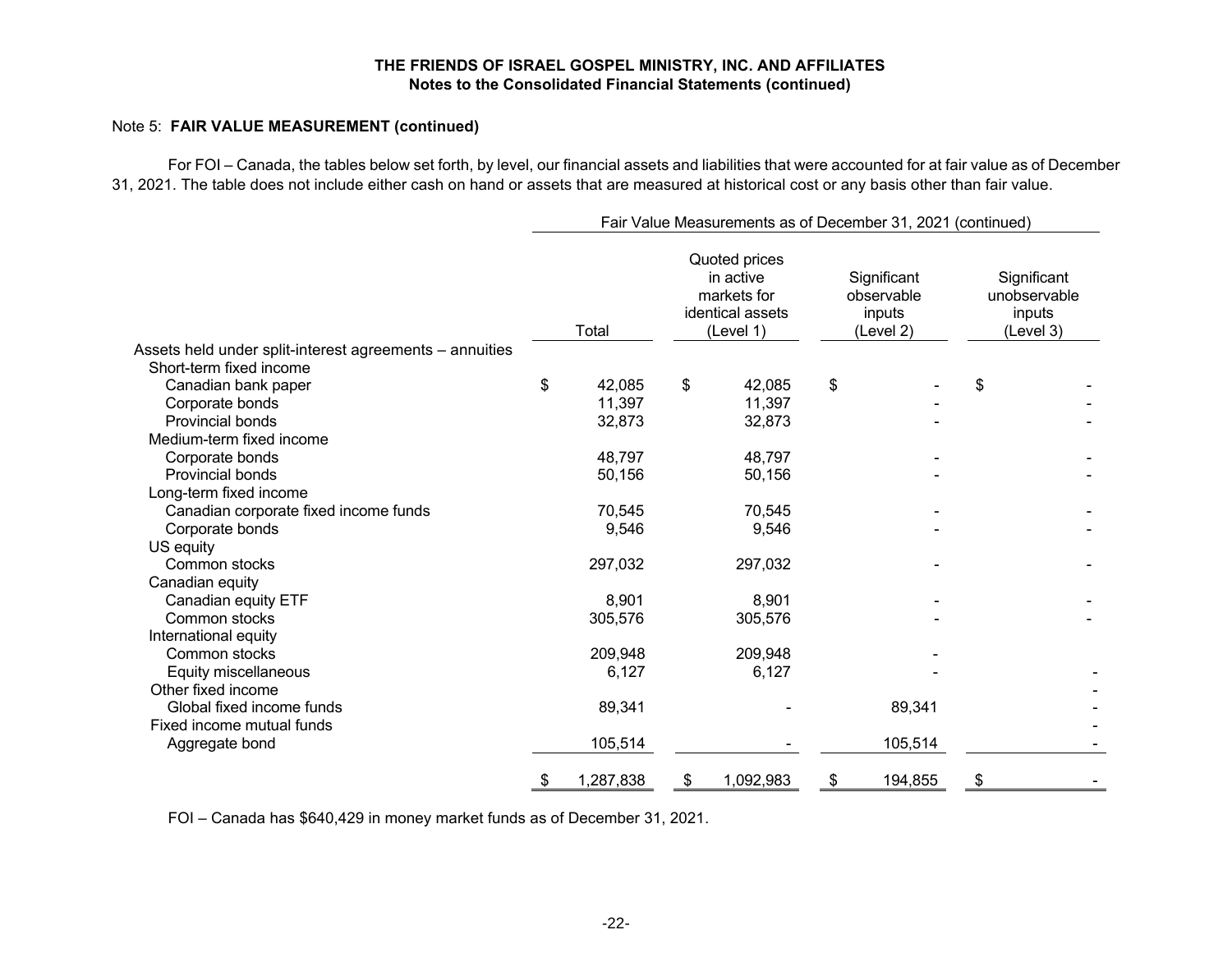## NOTE 6: **INVENTORY**

Inventory, as of December 31, 2021, consists of the following:

|                                                | FOI - USA                   |    | FOI - Canada              | Total                       |
|------------------------------------------------|-----------------------------|----|---------------------------|-----------------------------|
| Books and publications<br>Media<br>Other items | 230,040<br>58,850<br>48,287 | S  | 18,152<br>8,138<br>14.244 | 248,192<br>66,988<br>62,531 |
|                                                | 337,177                     | £. | 40.534                    | 377,711                     |

### NOTE 7: **BENEFICIAL INTEREST IN PERPETUAL TRUST**

The Organization is a 30% beneficiary of a trust held in perpetuity by an independent trustee. Based on the information available, which includes the applicable trust or other distribution documents and the latest available asset valuations, the present value of future distributions was determined and included in the consolidating financial statements in the amount of \$317,084 at December 31, 2021.

### NOTE 8: **PROPERTY INVESTMENT**

In an agreement entered into during 2009, the Organization invested in a property in Israel that is owned by an employee but is used partially for ministry purposes. Under the agreement, the Organization agreed to provide funds for 50% of the down payment on the property and to reimburse for 50% of the monthly mortgage obligation on the property. On August 18, 2020, The Friends of Israel Board voted to end the agreement, surrender its 50% ownership in the property, and cancel any obligation due from the employee. A loss of \$167,873 is included in the consolidating statement of unrestricted activities.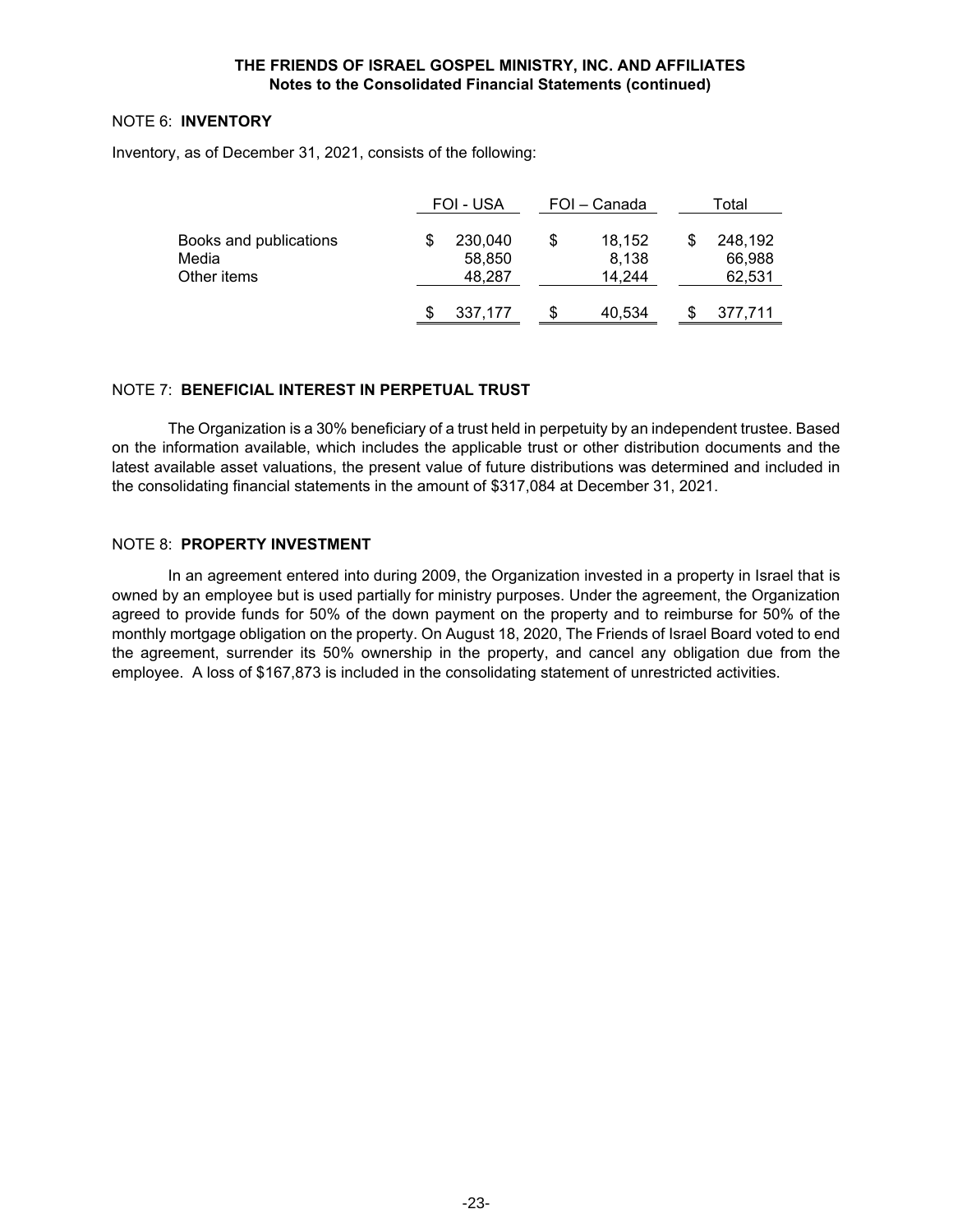## NOTE 9: **PROPERTY AND EQUIPMENT**

|                                                         | FOI-USA                                 | FOI - Canada | Total                                   |
|---------------------------------------------------------|-----------------------------------------|--------------|-----------------------------------------|
| Land<br>Land improvements<br><b>Buildings</b>           | \$<br>629,330<br>1.033.720<br>7,817,315 | \$           | \$<br>629,330<br>1,033,720<br>7,817,315 |
| <b>Furniture and fixtures</b><br>Equipment and vehicles | 417,562<br>1,362,797                    | 89,964       | 417,562<br>1,452,761                    |
| Subtotal                                                | 11,260,724                              | 89.964       | 11,350,688                              |
| Less: accumulated depreciation                          | 5,617,779                               | 83,463       | 5,701,242                               |
| Subtotal<br>Construction in progress                    | 5.642.945<br>131,248                    | 6.501        | 5,649,446<br>131,248                    |
| Total                                                   | 5,774,193                               | 6,501        | 5,780,694                               |

Property and equipment consists of the following:

Depreciation expense was \$343,307 for the year ended December 31, 2021.

Management has reviewed the assets held in other countries and, in its opinion, has determined that they are under the control and ownership of The Friends of Israel. While for this reason such items are recognized as assets of the Organization, it should be noted that the political situation in many countries is subject to rapid change. Therefore, the reader should be aware that while the Organization believes the assets are properly stated at the date of this report, subsequent changes could occur that would adversely affect the value of the assets in other countries. In addition, it should be understood that the carrying value of the assets in other countries may not be representative of the amount that would be realized should the assets be sold.

The following is a summary of foreign properties, included in the table above, and their carrying values as of December 31, 2021:

| <b>Property Location</b> | I ype            | <b>Original Cost</b> | Accumulated<br>Amortization | Carrying<br>Value |
|--------------------------|------------------|----------------------|-----------------------------|-------------------|
| Argentina                | <b>Buildings</b> | \$ 567.158           | $$^{(290,669)}$             | \$ 276,489        |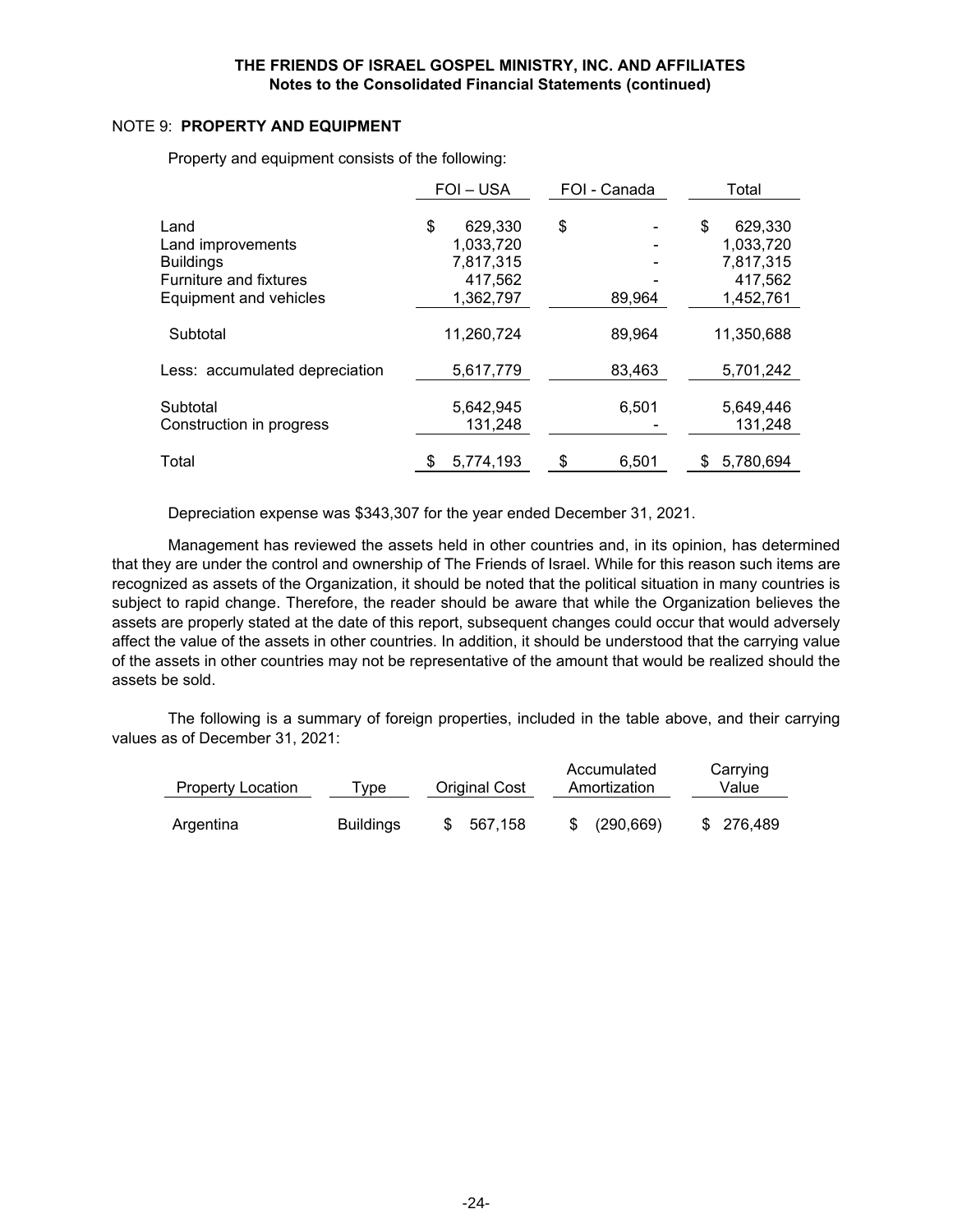## NOTE 10: **MORTGAGES AND NOTES PAYABLE**

|                                                                                                                                                                                                                                                                                                                                                                                                                                                                                                                                                                                       | FOI-USA         |
|---------------------------------------------------------------------------------------------------------------------------------------------------------------------------------------------------------------------------------------------------------------------------------------------------------------------------------------------------------------------------------------------------------------------------------------------------------------------------------------------------------------------------------------------------------------------------------------|-----------------|
| Promissory notes ranging from \$2,000 to \$100,000 with interest at<br>4.00% are secured by the net assets of the Organization. A board-<br>designated debt retirement fund has been established toward the<br>payment of the notes as they come due. The maximum authorized<br>promissory note indebtedness is \$2,500,000. Interest is payable<br>semiannually, quarterly, and monthly depending on the specific terms<br>of each outstanding note. The notes are due according to the schedule<br>below, but are payable on demand, in part, or in whole, upon 30 days'<br>notice. | \$<br>1,340,000 |
| Mortgage loan payable to a bank at 4.50% interest, secured by property.<br>The loan is dated April 30, 2013, and converted to a fully amortizing 10<br>year term loan in January 2014 with monthly payment of principal and<br>interest of \$11,436 until maturity in December 2023.                                                                                                                                                                                                                                                                                                  | 240,980         |
| On January 6, 2017, the Organization entered into a construction loan<br>with Capital Bank of New Jersey. This agreement enables the<br>Organization to borrow up to a ceiling of \$2,100,000 for the purpose of<br>expanding the Organization's International Headquarters building. The<br>construction loan is secured by a first mortgage interest in the buildings<br>and equipment of the Organization. The initial interest rate on the loan<br>is 3.99%. The balance of the construction loan is due and payable in full                                                      |                 |
| on January 5, 2023.                                                                                                                                                                                                                                                                                                                                                                                                                                                                                                                                                                   | 367,937         |
| Total mortgages and notes payable                                                                                                                                                                                                                                                                                                                                                                                                                                                                                                                                                     | 1,948,917       |
| Less unamortized debt issuance costs                                                                                                                                                                                                                                                                                                                                                                                                                                                                                                                                                  | 15,826          |
| Mortgages and notes payable net of unamortized<br>debt issuance costs                                                                                                                                                                                                                                                                                                                                                                                                                                                                                                                 | 1,933,091       |
| Less current portion                                                                                                                                                                                                                                                                                                                                                                                                                                                                                                                                                                  | 955,152         |
| Long-term portion                                                                                                                                                                                                                                                                                                                                                                                                                                                                                                                                                                     | \$<br>977,939   |

Scheduled principal payments for the mortgages and notes payable as of December 31, 2021 are as follows:

| Year Ending<br>December 31, | Amount        |
|-----------------------------|---------------|
| 2022                        | 955,152<br>\$ |
| 2023                        | 337,939       |
| 2024                        | 291,000       |
| 2025                        | 125,000       |
| 2026                        | 224,000       |
|                             | \$1,933,091   |

As of December 31, 2021, the Organization was in compliance with all debt covenants.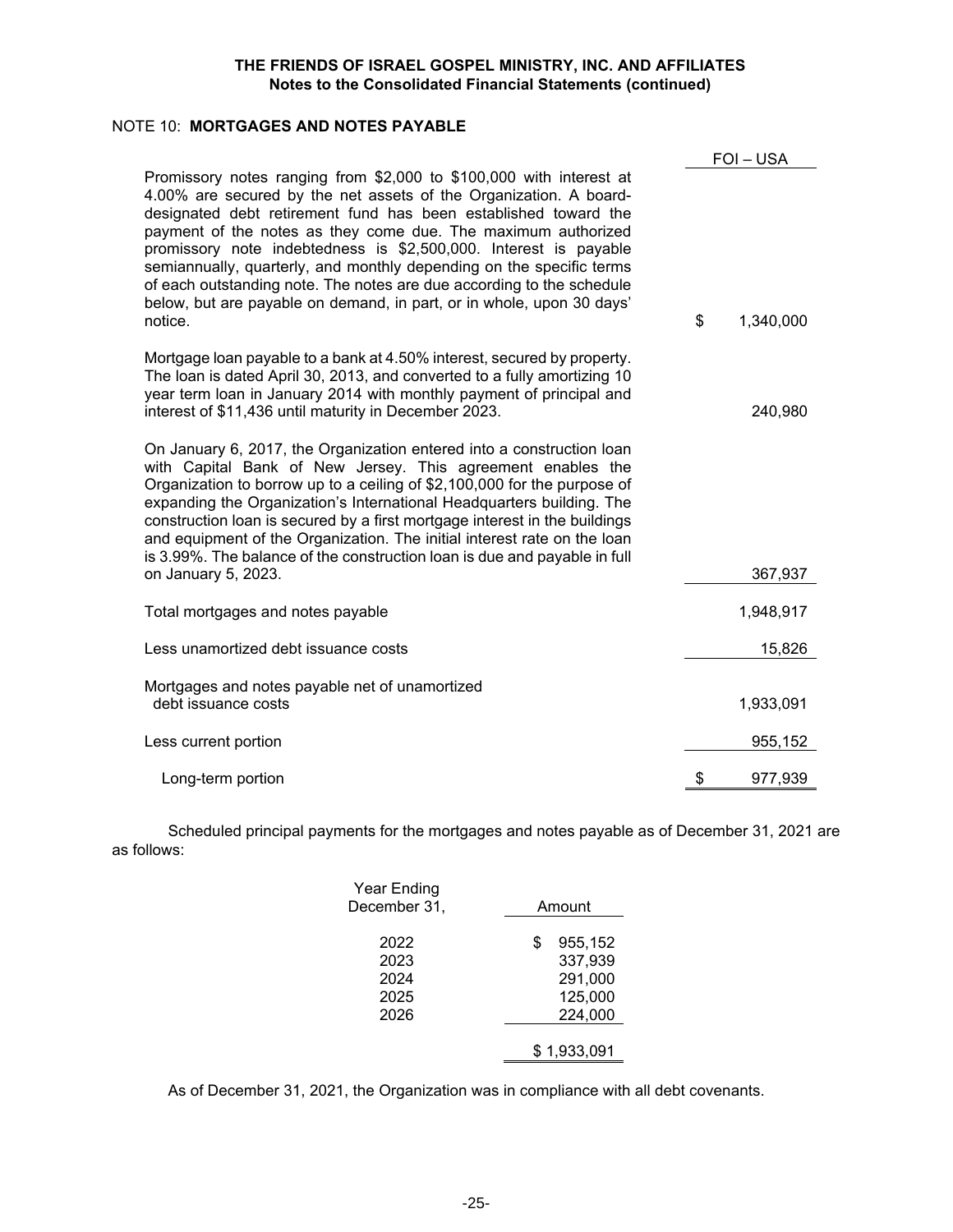#### NOTE 11: **BOARD DESIGNATED NET ASSETS**

The governing board of the Organization has designated 20% of the proceeds from the issuance of promissory notes to be kept in escrow to be used for interest and debt repayment. The balance of the reserve is not to go below one year's interest obligation. The balance of the boarddesignated reserve was \$268,000 at December 31, 2021.

#### NOTE 12: **NET ASSETS WITH DONOR RESTRICTIONS**

Changes in net assets with donor restrictions consist of the following for the year ended December 31, 2021:

|                                                                 | 2020<br><b>Balance</b> | Contributions   | Change in<br><b>Actuarial Value</b> | Releases        | 2021<br>Balance |
|-----------------------------------------------------------------|------------------------|-----------------|-------------------------------------|-----------------|-----------------|
| Subject to expenditure for specified purposes<br><b>FOI-USA</b> |                        |                 |                                     |                 |                 |
| Annuity reserves required by state law (10%)                    | \$<br>464,815          | \$              | \$                                  | \$<br>(38, 243) | 426,572<br>\$   |
| <b>Remainder trusts</b>                                         | 606,115                |                 | 63,136                              |                 | 669,251         |
| International ministry projects                                 | 1,493,293              | 1,991,732       |                                     | (1,072,737)     | 2,412,288       |
| Jerusalem building projects                                     |                        |                 |                                     |                 |                 |
| IMG expense donation                                            |                        | 101,686         |                                     | (101, 686)      |                 |
| Digital teaching initiative                                     |                        | 1,135,684       |                                     |                 | 1,135,684       |
| Argentina clinic                                                | 81,775                 |                 |                                     |                 | 81,775          |
| Capital campaign                                                |                        | 322,198         |                                     |                 | 322,198         |
| Missionary support                                              | 295,167                | 1,487,478       |                                     | (1,431,871)     | 350,774         |
| Relief funds                                                    | 307,332                | 811,112         | (3,388)                             | (678, 336)      | 436,720         |
| Ministries of specific individuals                              | 420,175                | 322,827         |                                     | (311, 142)      | 431,860         |
| Subtotal FOI-USA                                                | 3,668,672              | 6,172,717       | 59,748                              | (3,634,015)     | 6,267,122       |
| <b>FOI-Canada</b>                                               |                        |                 |                                     |                 |                 |
| Gift basket                                                     | 5,398                  | 2,820           |                                     | (6, 171)        | 2,047           |
| Cruizin for Zion                                                | 243                    | 71              |                                     |                 | 314             |
| Ministry launch initiative                                      | 40,932                 | 54,131          |                                     | (715)           | 94,348          |
| Scholarships                                                    | 112,939                |                 |                                     | (1,881)         | 111,058         |
| Subtotal FOI-Canada                                             | 159,512                | 57,022          |                                     | (8, 767)        | 207,767         |
| Total                                                           | \$3,828,184            | 6,229,739<br>\$ | \$<br>59,748                        | \$ (3,642,782)  | 6,474,889<br>\$ |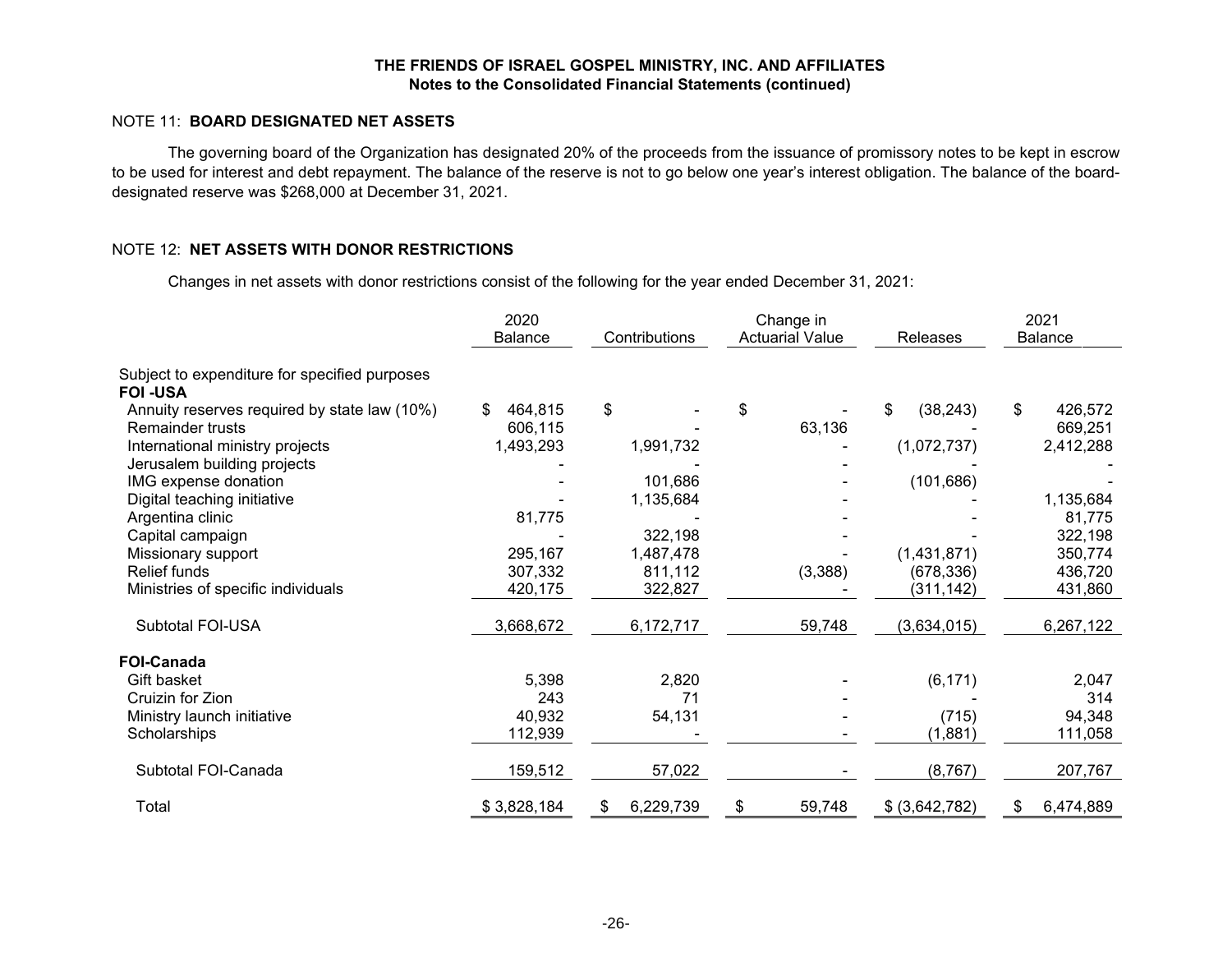# NOTE 13: **REVENUE FROM CONTRACTS WITH CUSTOMERS**

Revenue from Contracts with Customers consists of the following:

|                                                                | FOI - USA       | $FOL - Canada$ | Total           |
|----------------------------------------------------------------|-----------------|----------------|-----------------|
| Recognized over time<br>Subscription revenue - Israel My Glory | \$<br>401,343   | \$<br>8,548    | \$<br>409,891   |
| Recognized at a point in time                                  |                 |                |                 |
| <b>Books</b>                                                   | 392,353         | 40.736         | 433.089         |
| Audio CD and DVD's                                             | 123,011         | 15,915         | 138,926         |
| Shipping                                                       | 104.873         | 10.649         | 115,522         |
| Other products                                                 | 84,327          | 8,080          | 92,407          |
| Subtotal                                                       | 704.564         | 75,380         | 779,944         |
| Total                                                          | \$<br>1,105,907 | \$<br>83.928   | \$<br>1,189,835 |

The following table provides information about significant changes in deferred revenue for the year ended December 31, 2021:

|                                                                                                                                  |      | FOI - USA    |    | $FOL - Canada$ |    | Total     |  |  |  |  |  |
|----------------------------------------------------------------------------------------------------------------------------------|------|--------------|----|----------------|----|-----------|--|--|--|--|--|
| Deferred revenue, beginning of year                                                                                              | - \$ | 456,976      | \$ | 47,017         | \$ | 552,726   |  |  |  |  |  |
| Revenue recognized that was included in<br>deferred revenue at the beginning of year<br>Increase in deferred revenue due to cash |      | (456, 976)   |    | (47,017)       |    | (552,726) |  |  |  |  |  |
| received during the year                                                                                                         |      | 398,286      |    | 42,333         |    | 537,327   |  |  |  |  |  |
| Deferred revenue, end of year                                                                                                    | \$   | 398,286      | \$ | 42,333         | \$ | 537,327   |  |  |  |  |  |
| As of December 31, 2021, deferred revenue consisted of the following:                                                            |      |              |    |                |    |           |  |  |  |  |  |
|                                                                                                                                  |      | FOI - Canada |    | Total          |    |           |  |  |  |  |  |

|                                                                            |         |    | . שנושש | . |         |  |  |
|----------------------------------------------------------------------------|---------|----|---------|---|---------|--|--|
| Deferred revenue - subscriptions<br>Subscription revenue - Israel My Glory | 398,286 | -S | 42.333  |   | 441.900 |  |  |
| Total                                                                      | 398,286 |    | 42.333  |   | 441,900 |  |  |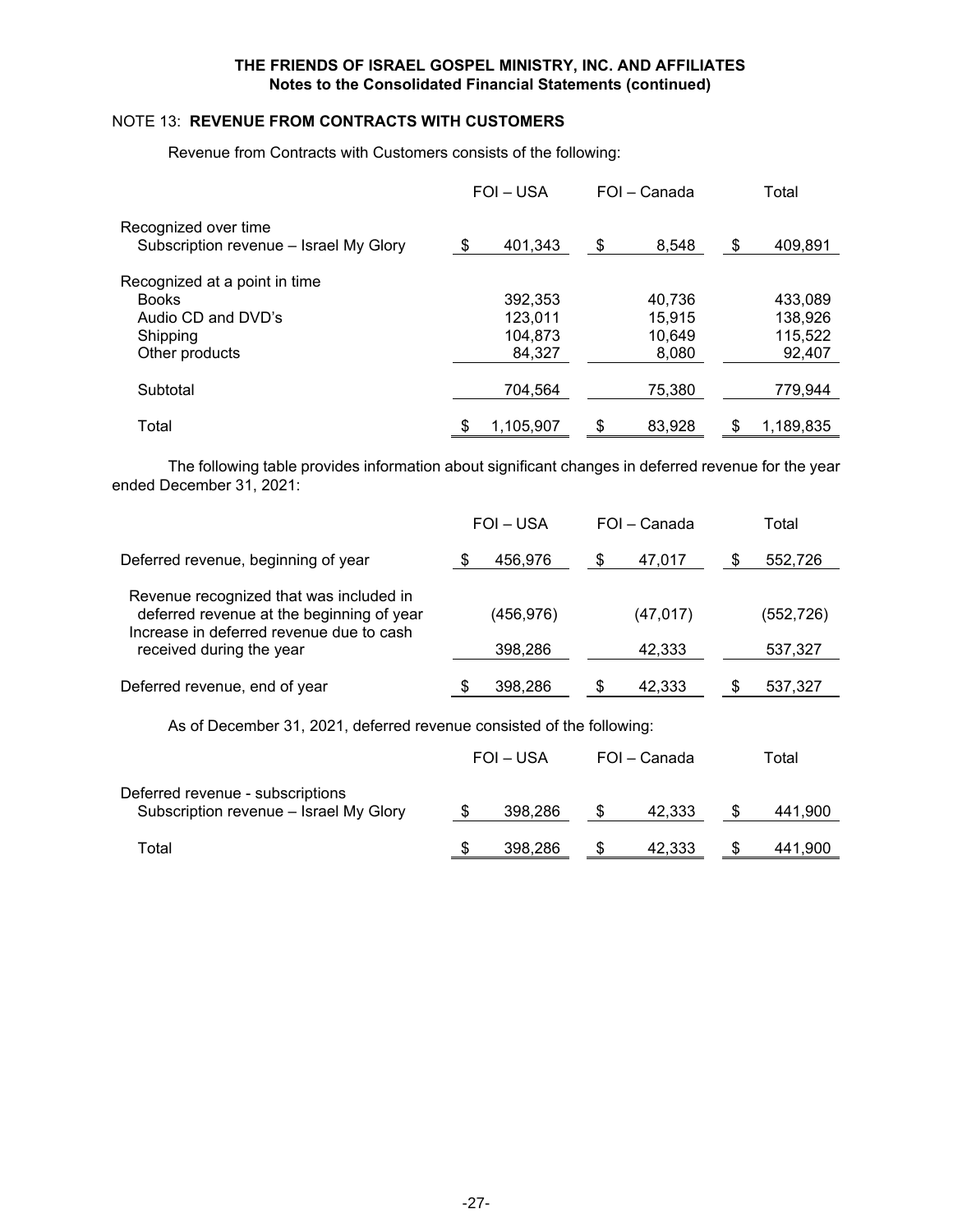#### NOTE 14: **DEFERRED COMPENSATION**

The Organization has entered into a deferred compensation agreement with one of its former executive directors and emeritus board member. The annual payout is based on a rate of 43% of the year 2000 salary level of \$98,500 beginning on the first month subsequent to retirement and continues until his passing with no survivor payout. The present value of that obligation is \$157,586 as of December 31, 2021. Beginning in February 2011, the Organization began paying the deferred compensation to this former executive director. These payments amounted to \$42,360 for the year ended December 31, 2021.

#### NOTE 15: **RETIREMENT PLAN**

The Organization maintains a 401(k) retirement plan for eligible employees who work 1,000 hours or more during the year and have been with the Organization for more than one year. Participants in the plan vest over a six-year period. Each year, the Organization makes a discretionary contribution to the plan for each eligible employee, an amount equal to 10% of an employee's gross earnings for the year ending December 31, 2021. The employer contribution to the plan for the year ending December 31, 2021 was \$484,667 for FOI-USA and \$27,934 for FOI-Canada. The amount of accrued retirement expense for the year is funded in annual contributions to the plan.

The Organization also funds individual retirement accounts for qualified foreign national workers who are not eligible to participate in the 401(k) plan. The employer contribution to the plan for the year ending December 31, 2021 was \$103,487. The amount of accrued retirement expense for the year is funded by the Organization in annual contributions to the accounts.

#### NOTE 16: **OPERATING LEASE COMMITMENTS**

FOI Canada is party to a premise lease agreement that expires January 31, 2022. Rental expense for the lease was \$16,155 for the year ended December 31, 2021.

FOI Canada is also party to equipment lease agreements for their postage and shipping equipment required minimum quarterly payments of \$889 and \$3,192, respectively. The leases expire in March 2023 and September 2024, respectively. Rent expense under these leases was \$16,324 for the year ended December 31, 2021.

Future minimum lease payments under the operating lease as of December 31, 2021 are:

| Year Ending<br>December 31,: | Amount                         |  |  |  |  |  |  |  |
|------------------------------|--------------------------------|--|--|--|--|--|--|--|
| 2022<br>2023<br>2024         | \$<br>25,619<br>6,386<br>1,871 |  |  |  |  |  |  |  |
|                              | 33,876                         |  |  |  |  |  |  |  |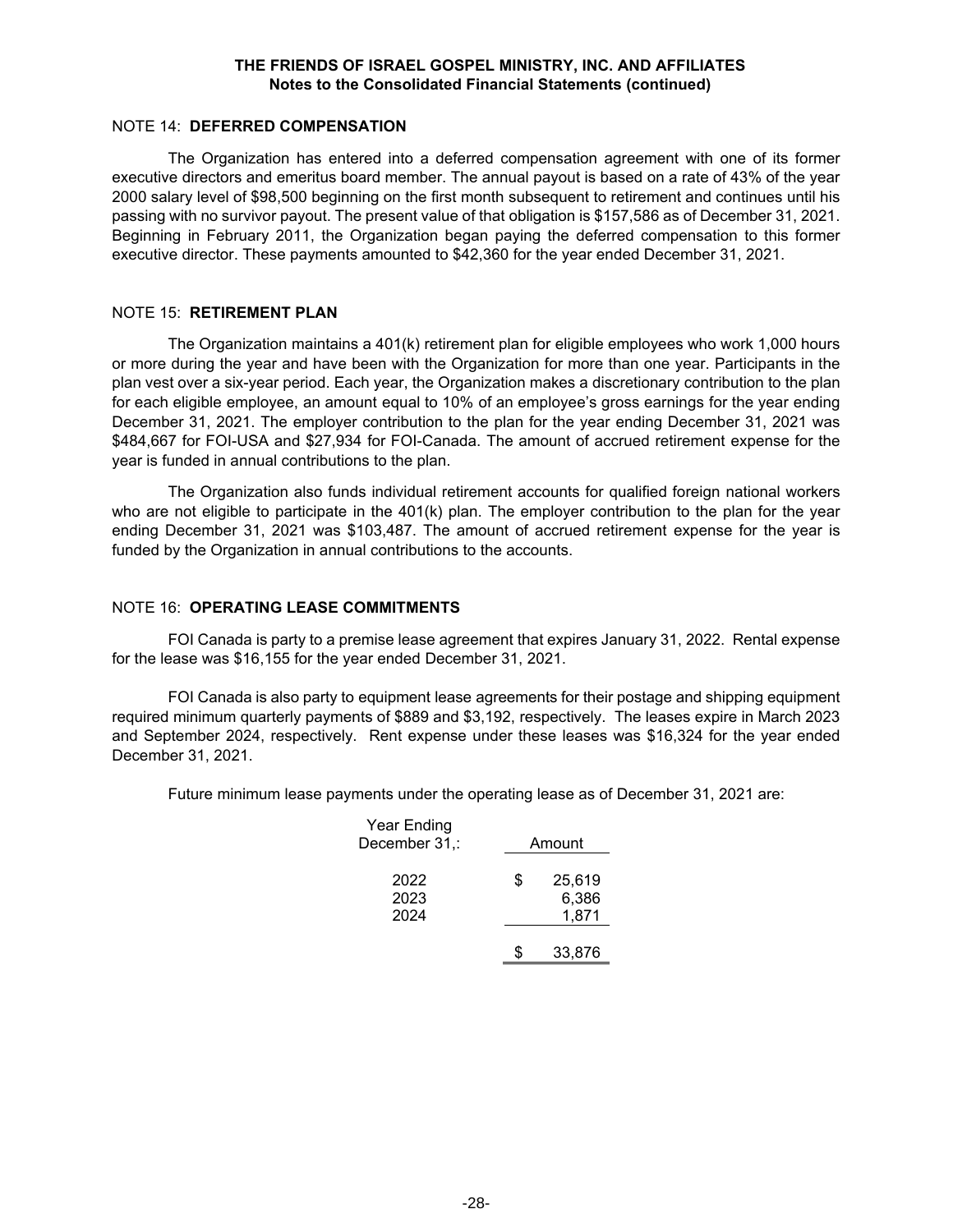#### NOTE 17: **COVID-19 PANDEMIC**

In January 2020, the World Health Organization declared the outbreak of a novel coronavirus (COVID-19) as a "Public Health Emergency of International Concern," which continues to spread throughout the world and has adversely impacted global commercial activity and contributed to significant declines and volatility in financial markets. The coronavirus outbreak and government responses are creating disruption in global supply chains and adversely impacting many industries. The outbreak could have a continued material adverse impact on economic and market conditions and trigger a period of global economic slowdown. The rapid development and fluidity of this situation precludes any prediction as to the ultimate material adverse impact of the coronavirus outbreak. Nevertheless, the outbreak presents uncertainty and risk with respect to the Organizations, its performance, and its financial results.

#### Note 18: **PRIOR PERIOD ADJUSTMENTS**

The Organization had not previously recorded accrued payroll or accrued vacation liabilities. The accrued payroll liability was \$80,253 and the accrued vacation liability was \$ 22,289 at December 31, 2020, respectively. Accordingly, these accounts have been restated for December 31, 2020:

| Account                                             | Original –<br><b>FOI USA</b> | Restated             | Change                       |  |  |  |
|-----------------------------------------------------|------------------------------|----------------------|------------------------------|--|--|--|
| Accounts payable and accrued expenses<br>Net assets | 689.755<br>7.721.805         | 796.769<br>7.614.791 | 102.542<br>\$.<br>(102, 542) |  |  |  |

The Organization had not previously recorded contributions designated for individual ministries as net assets with donor restriction. Accordingly, these accounts have been restated for December 31, 2019:

| Account                                                                   | Original –<br><b>FOI USA</b> | Restated                  | Change                       |  |  |  |  |
|---------------------------------------------------------------------------|------------------------------|---------------------------|------------------------------|--|--|--|--|
| Net assets with donor restriction<br>Net assets without donor restriction | \$ 3.248.497<br>4.473.308    | \$ 3.668.672<br>4.053.133 | 420.175<br>\$.<br>(420, 175) |  |  |  |  |

#### Note 19: **SUBSEQUENT EVENTS**

As of December 31, 2021, investments are reported on the statement of financial position in the amount of \$9,522,619; however, as of April 30, 2022, investment values decreased by approximately \$1,029,000.

Events occurring after December 31, 2021 have been evaluated for possible adjustments to the consolidated financial statements or disclosure through May 9, 2022, which is the date on which the consolidated financial statements were available to be issued.